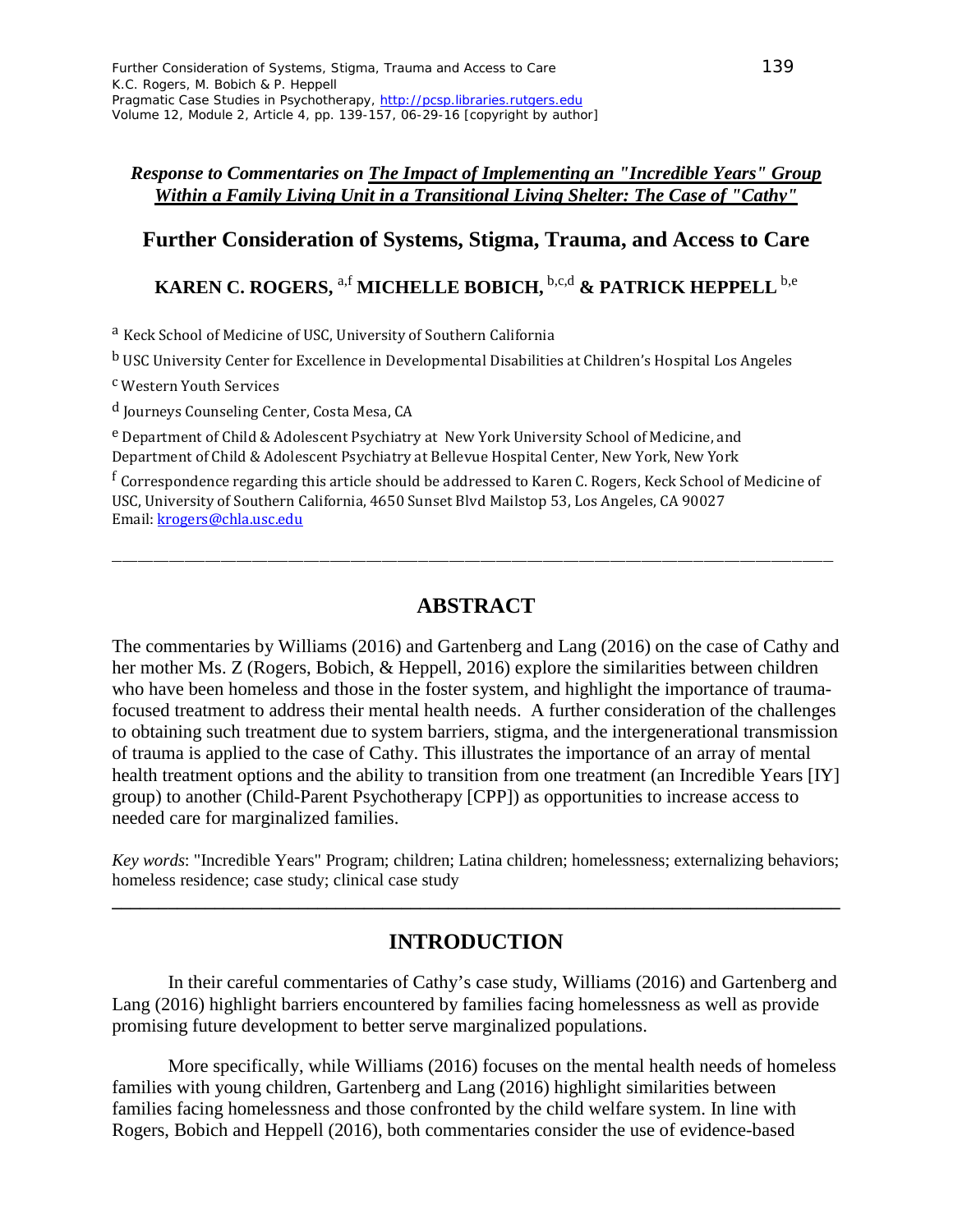practices with trauma-informed adaptations as the vehicle to address the needs of families with young children dealing with homelessness and those entering the child welfare system.

Both commentaries offer thoughtful reflection on the multiple, complex and interrelated systemic and intrapsychic factors that can impact mental health care for families of young children who face extreme social adversity. There is a markedly increased awareness in the field of the consequences and pervasive impact of trauma exposure in childhood and a growing scientific understanding of effective trauma treatment for children. These are positive developments towards increased access to effective care for children who have experienced instability and adversity. This is a diverse and complex population that will be best served by a diverse array of treatment options.

Systems barriers and stigma can impede access to care for disadvantaged children and families. The intergenerational transmission of parental trauma can negatively impact families who may have limited awareness of the transmission and can increase mental health symptoms in families. Stigma can also be a strong factor in caregivers' and children's reluctance to enroll in treatment and can impact their level of engagement if they do enter therapy. Using a strengthsbased, trauma-informed framework, we consider the role of these factors on Cathy and her mother, and the benefit of having multiple "doorways" into the trauma-focused therapy that Williams so clearly recommends.

#### *Homelessness and Foster Care*

Homelessness impacts a large number of families each year with a staggering 206,286 people in families with children experiencing homelessness on a single night in January 2015 (National Alliance to End Homelessness, 2016). Additionally a large number of children experience removal from their home, with 415,129 children recorded to be in foster care on September 30th, 2014 (Adoption and Foster Care Analysis and Reporting System, 2014); and thirty-nine percent of these children were 5 years old and younger. As stated by Gartenberg and Lang (2016), families with young children face commonalities, whether they are facing homelessness, are part of the child welfare system or in some cases involved with both systems. Families experiencing these conditions face multiple challenges and are at increased risk for psychosocial difficulties. Moreover, many of the same barriers in accessing appropriate mental health services challenge families coping with homelessness and families involved in the foster care system in similar ways.

### *Barriers to Accessing Evidence-Based and Trauma-Informed Mental Health Care*

Deeper perception of the obstacles commonly experienced by families struggling with homelessness and families involved in the child welfare system is fundamental in consideration of addressing their specific needs. Multiple obstacles impede families' access to appropriate care. Some hindrances stem from perceptions families have of the service system or themselves, while other barriers are more systemic in nature. As barriers often coexist and continuously interact with each other, it is difficult to present them as separate independent contributors to family accessing care. Families with negative past experiences in systems may have projected a negative view on systems as a whole, for example, if a family had their child removed from their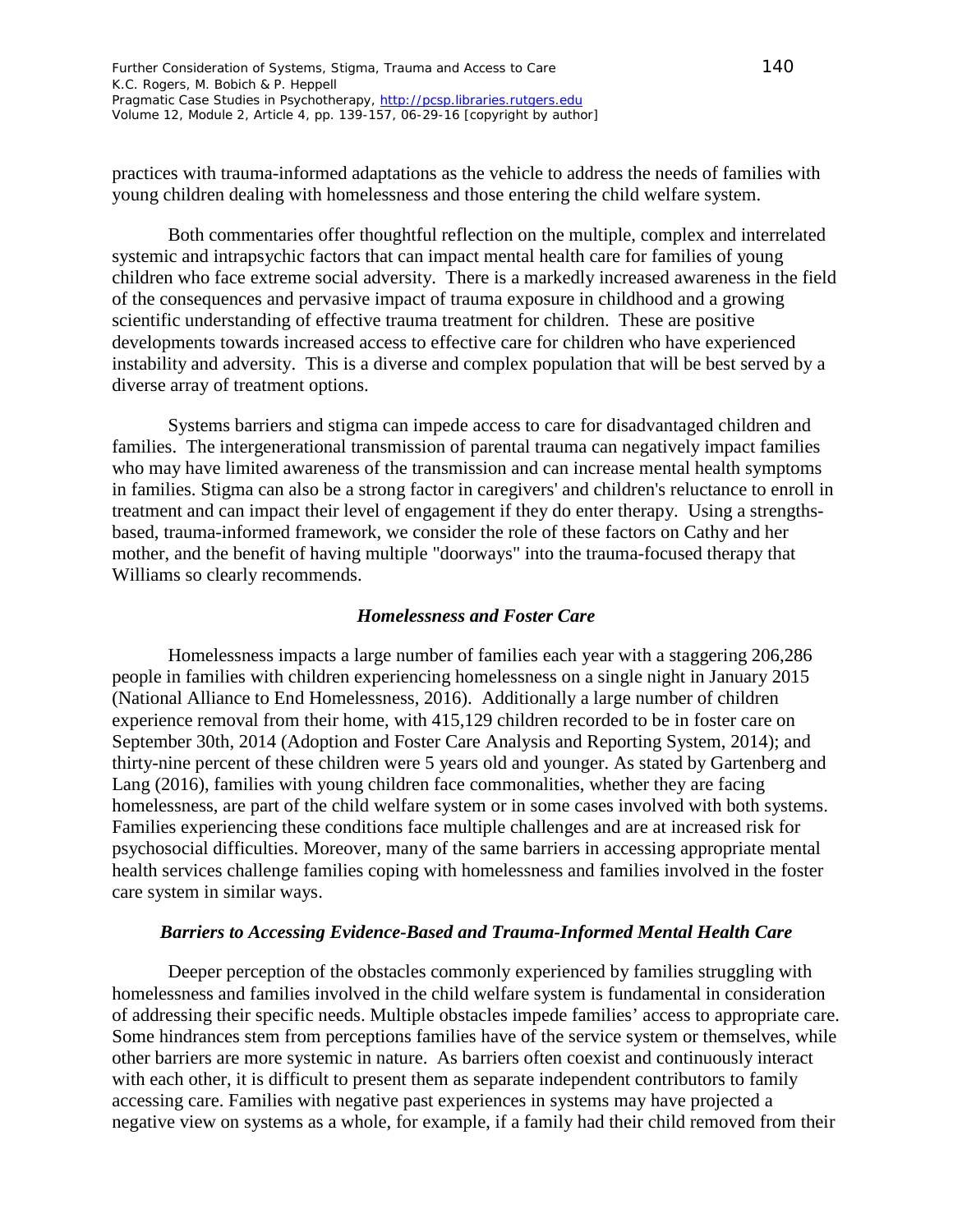care or have seen other families with this situation, they could see helping systems with a skewed view and approach services with hesitancy and distrust. A variety of treatment options within a service system increases the opportunity for children and families to find a "doorway into" treatment that is less difficult for them to enter and find their way to effective, trauma-focused treatment.

### Accessing Care: Systems Issues.

A family's willingness to engage with service systems may be impacted by past negative experiences, the failure of those in a helping role to identify their complex needs, and the complexity and fragmentation of the service delivery systems themselves. Many families of traumatized children have had past experiences with social services systems and other public and private organizations which inform their present access. Past negative experiences and confusion about the norms of different helping agencies can have a significant impact on their attitude about receiving help.

Many families feel they have been wronged by the "system," or that the system has not responded adequately to their needs in the past. Thus, experiences with previous landlords, law enforcement, and court systems may shape their views and lead to mistrust of other systems. Many agencies include a necessary combination of authority figures and support, such as a shelter providing a desperate family with a place to live but also requiring them to meet demanding program expectations, or child protective services removing a child from their parent's care and then helping the parent to reunify with their child. Parents may therefore have an understandable reluctance to trust providers to lend a helping hand without the professional imposing additional requirements upon them (Owens, 2002).

This caution may be magnified by caregiver's past experience of trauma and current depressive symptoms, leading them to deliberate or unintentional avoidance of seeking help and/or unawareness of personal benefits from engaging in mental health services. Beyond avoidance, families may hold real fear to be identified by others who either have mistreated them or may judge them. For example, one of Cathy's mother's neighbors who was identified as a possible candidate to participate in the group refused to sign a consent for videotaping the session, an IY requirement for the supervision of co-trainers, due to fear that the abusing father of her daughter could identify her location because of the video. Her goal was to protect herself and her daughter from a very real threat of harm, but her suspiciousness extended to a context where the risk was exceedingly small.

Outreach, engagement, and referral are crucial in identifying families in need and connecting them to mental health services. However, due the lack of inadequate screens and needs assessments at prenatal care appointments, pediatrician visits, schools, and mothers' own health appointments, families' needs too often remain undisclosed and unidentified. Even when established in a homelessness transitional shelter which provided services to families, Cathy's mother expressed reluctance in participating in mental health services for herself and her family. After intensive outreach by clinicians and shelter staff, Ms. Z. reticently participated in the intake session. Nonetheless, when asked about her own trauma history and symptoms, Ms. Z. strongly questioned, "Why is this important?"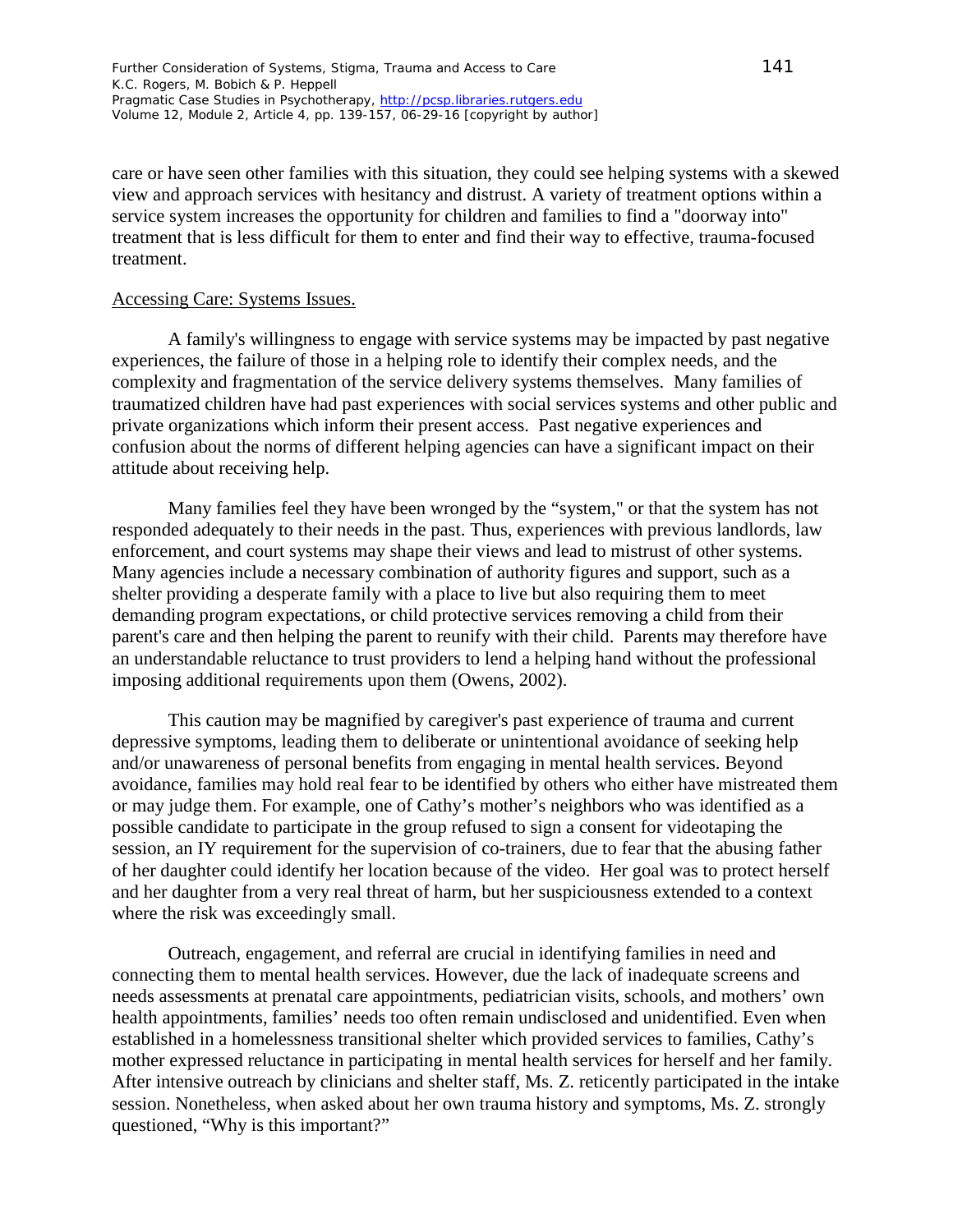Other barriers impeding access to care are the fragmentation in service systems and requirements put forth both by the child welfare system and the homeless shelter. Child and adolescent mental health services are often separate from adult mental health clinics, with distinct clinicians having different expertise and rarely providing comprehensive and easily accessible care for the whole family. Developmental services, medical care, substance abuse, child welfare, homeless services, and programs to meet basic needs of low income families (e.g. SNAP, Section 8) all have different locations, requirements, procedures, and norms regarding the role of providers and clients. This makes coordinating across multiple systems a daunting task (Children's Defense Fund). Regulations in place to protect clients, such as HIPAA confidentiality requirements, can be a barrier to collaboration across systems.

Even when programs intend to address the needs of children experiencing adversity, the strategies used may not be evidence-supported. For example, caregivers involved in the child welfare system may be required to attend parenting classes, amongst a long list of other requirements, in order to take steps forward reunification. Like many mothers living in a homeless shelter, and like many caregivers entering the foster care system, Cathy's mother was required to attend a parenting class to maintain her residency in the transitional shelter. However, these parent training classes are often curriculum-based, offered to parents without their children, and may require or include separate childcare. Thus, they lack a dyadic component which can directly address the caregiver-child relationships, the foremost component to mental health and intervention (Lieberman, 1998). Early childhood mental health is still considered a relatively new genre in mental health services. Likewise, as pointed out by Gartenberg and Lang (2016), supervised or unsupervised visitations of children who are separated from caregivers do not provide the caregiver with the guidance or structure needed to ameliorating the caregiver-child relationship.

#### Initiating and Maintaining Evidence-Based and Trauma-Informed Care

The nature of homelessness and foster care both yield displacement, transition, and transience, all creating further barriers to initially establishing care and maintaining consistent services. Mental health agencies may be reluctant in initiating ongoing care when a family lacks a permanent address and/or a child is placed in an emergency/temporary foster home. Similarly, if services are initiated, premature terminations due to placement issues create disruptions in services (Agosti, 2013). Even when engagement in services and placement or housing is secured, high clinician turnover presents another source of instability for families (Hopkins et al., 2010).

When mental health services are accessible and available to families, families still encounter challenges. In many mental health systems there is a shortage of existing evidencebased practices focused on trauma and treating young children. This is true for both families with young children involved in child welfare and/or faced with homelessness. (Grayson, 2012; Children's Defense Fund). In her survey of the applicability of evidence-based mental health treatments for children, Fraser and her colleagues (2014) identified only four treatments that were reported to be purposely created for foster care youth. Only two of those had evidence from a randomized clinical trial using foster children, and two only of the four being designed for young children. Other child mental health treatments not designed for foster youth have been evaluated for their use with foster care youth, which will be discussed in a later section.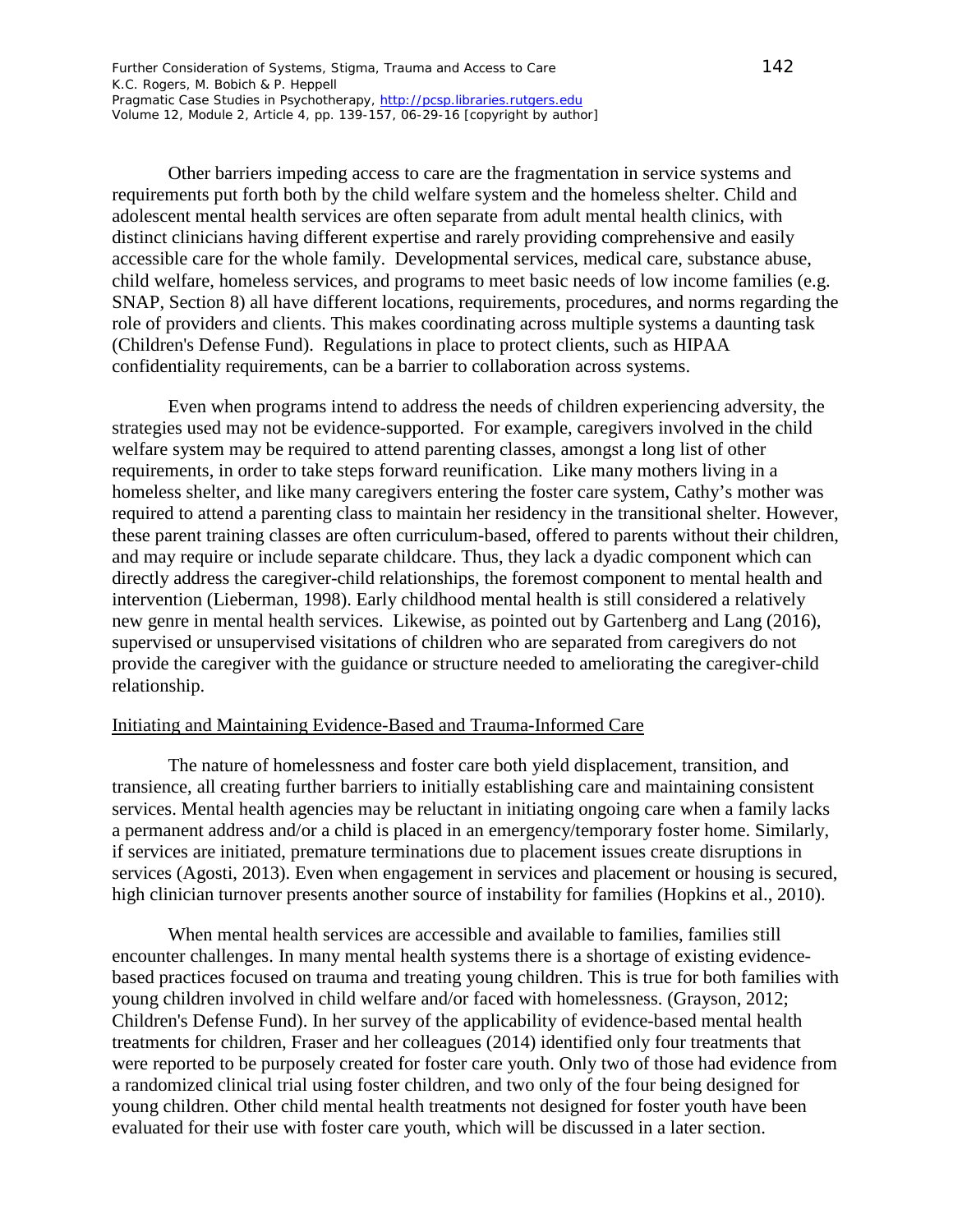Trauma and depression are vastly over-represented in homeless mothers and mothers who are involved in foster care. Ninety percent of homeless mothers have experienced trauma (DeCandia, 2013), while rates of depression range from 45%-85% (Bassuk et al., 1996; Bassuk, Buckner, Perloff, & Bassuk, 1998; Weinreb et al., 2006). Similarly, exposure to multiple traumatic experiences and depression are common in mothers of young children in foster care and remain a significant risk factor for child maltreatment (Banyard, Williams, Siegel, 2003; Cohen, Hien, & Batchelder, 2008; Kotch, Browne, Dufort, & Winsor, 1999). However, for reasons mentioned above, these frequently remain undisclosed by caregivers, unidentified by care providers, and therefore untreated.

Meanwhile, many mental health agencies struggle to incorporate and maintain evidencebased treatments in their service options due to lack of funding resources to acquire trainings and certifications for their staffs, which are costly and time consuming. Even when training in evidence-based treatments is acquired by the agency clinicians and delivered to families, retention of staff presents another challenge. That is, when losing staff, the agency has to replace the clinician and train new clinicians quickly (Fraser et Al., 2014) leading to a disruption in services. Practical realities for services providers often influence and dictate which types of treatments are offered and chosen for families, rather than relying on the family's needs or preference.

These practical realities were also influential in the case of Cathy. As part of a larger community mental health center with psychology internship and psychology fellowship training programs, we had opportunities to select from several evidence-based practices. Other smaller mental health agencies may rely on shorter lists. Even in our center, despite having a variety of available evidence-based practices, these modalities are selected and approved by the county's department of mental health services, potentially eliminating other practices suitable for Ms. Z.'s family. The intervention models available to us ranged from Parent Child Interaction Therapy (PCIT), a dyadic approach designed to address children's externalized behaviors, which has shown efficacy at reducing trauma symptoms in children; Trauma-Focused Cognitive Behavioral Therapy (TF-CBT), a model designed to reduce trauma and other symptoms in children, which allows work with the child and caregiver(s) separately and together; Positive Parenting Program ("Triple P"), a parenting program that works solely with the caregiver; and Child-Parent Psychotherapy (CPP), as described by Williams (2016), a dyadic model which aims at strengthening the caregiver-child relationship in the context of their past traumatic experiences. It could be argued that all of these models would have been appropriate for Cathy and Ms. Z., given their trauma history, Cathy's externalized behaviors, and Ms. Z.'s need for enhanced parenting skills.

In Cathy's case, despite access to many suitable evidence-based services including trauma-focused and family-based options, practical and structural issues drove the selection of the Incredible Years Programs. The shelter required a parenting class for the mothers who lived there, and requested that this be provided through the service agreement with the community mental health center. The shelter staff was concerned about what they perceived as a high rate of externalizing behaviors among the resident children (although clinicians identified more internalizing problems when they completed individual assessments). The center's funding through Medicaid was undergoing a significant transformation to require a large portion of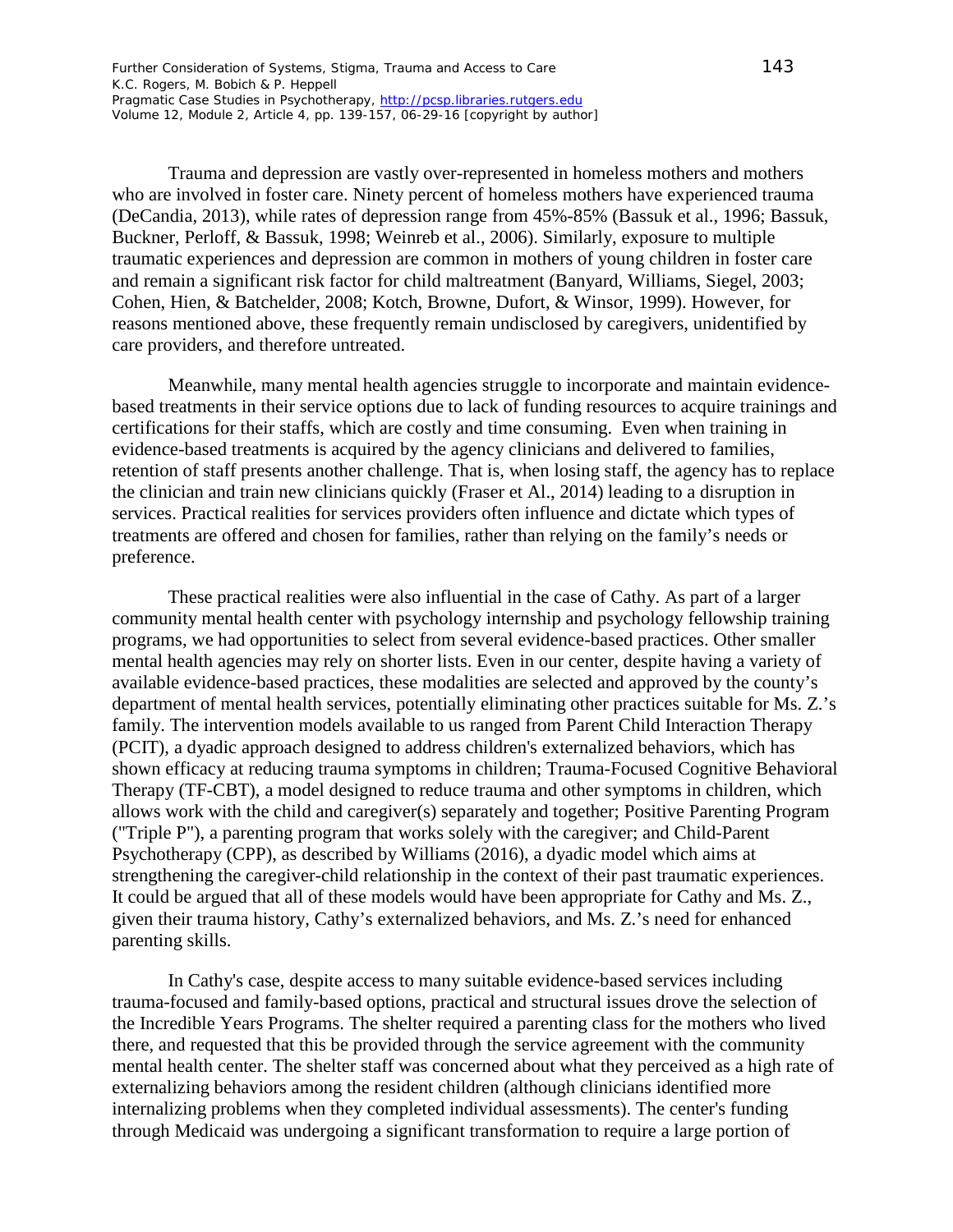funded treatment to utilize any of nine identified evidence-supported treatments. The training programs in the community mental health center had previously invested in developing the capacity for training in the IY program, so training was readily available to the group leaders. And finally, the group was to be provided to residents of the longer-term transitional program (up to two years) rather than one of the shelter's shorter-term programs, meaning that residents were available to participate in a group program that was 22 weeks long.

While practical realities influenced the decision to implement the IY program at the shelter, it is important to note that the clinicians were strongly committed to provide effective, evidence-based treatments as a part of the community mental health center's service and training mission to provide quality care to an underserved, urban population.

Many of these barriers faced by families stem from the stigma attached to mental illness, homelessness, and being involved in child welfare. In addition, families continue to experience distress and symptoms of trauma even while receiving services. As in the case of Cathy, there is a limited mental health system capacity to treat and identify intergenerational, trauma-related issues due to time and resources. Families like Cathy's face multiple stressors and hardships, including past trauma, homelessness and intergenerational trauma. Access to trauma-informed care to treat these issues in both the caregiver and child in coherent, simultaneous and efficacious ways are limited from a system and agency perspective and also due to barriers of accessing care. One of the areas that serve as a barrier to receiving treatment is the burden of stigmatization.

## **STIGMA**

Children and families who have experienced homelessness, like children in foster care, face many practical and systemic barriers to care. They also face significant stigma barriers, both external and internal, which may serve both to worsen mental health and to impede access to care. External forms of public stigma reflect reactions that the general public has towards individuals with specific conditions, resulting in discrimination and social distancing. Selfstigma refers to the internalization of negative stereotypes towards oneself, and the resulting demoralization (Corrigan & Watson, 2001). The interaction between public stigma, the responses one receives from others in the environment, and the negative view of oneself stemming from self-stigma can reduce the likelihood of referrals for mental health treatment, willingness to follow through on recommendations, and level of engagement in treatment. Families experiencing homelessness or child welfare involvement are members of stigmatized groups who may be particularly resistant to situations, including participation in mental health treatment, which could further stigmatization. Multiple, non-stigmatizing opportunities to enter treatment maximize the likelihood for a child to be able to receive effective trauma-focused treatment to ameliorate the impacts of homelessness or foster care.

Public stigma associated with mental illness, which extends beyond the general public to trained mental health professionals, contributes to a significant lack of available treatment resources, housing and employment discrimination, and social distancing (Corrigan & Watson, 2002). Public stigma towards people with mental illness is not limited to adults. Children with mental illness are subject to negative stereotypes and discrimination towards themselves and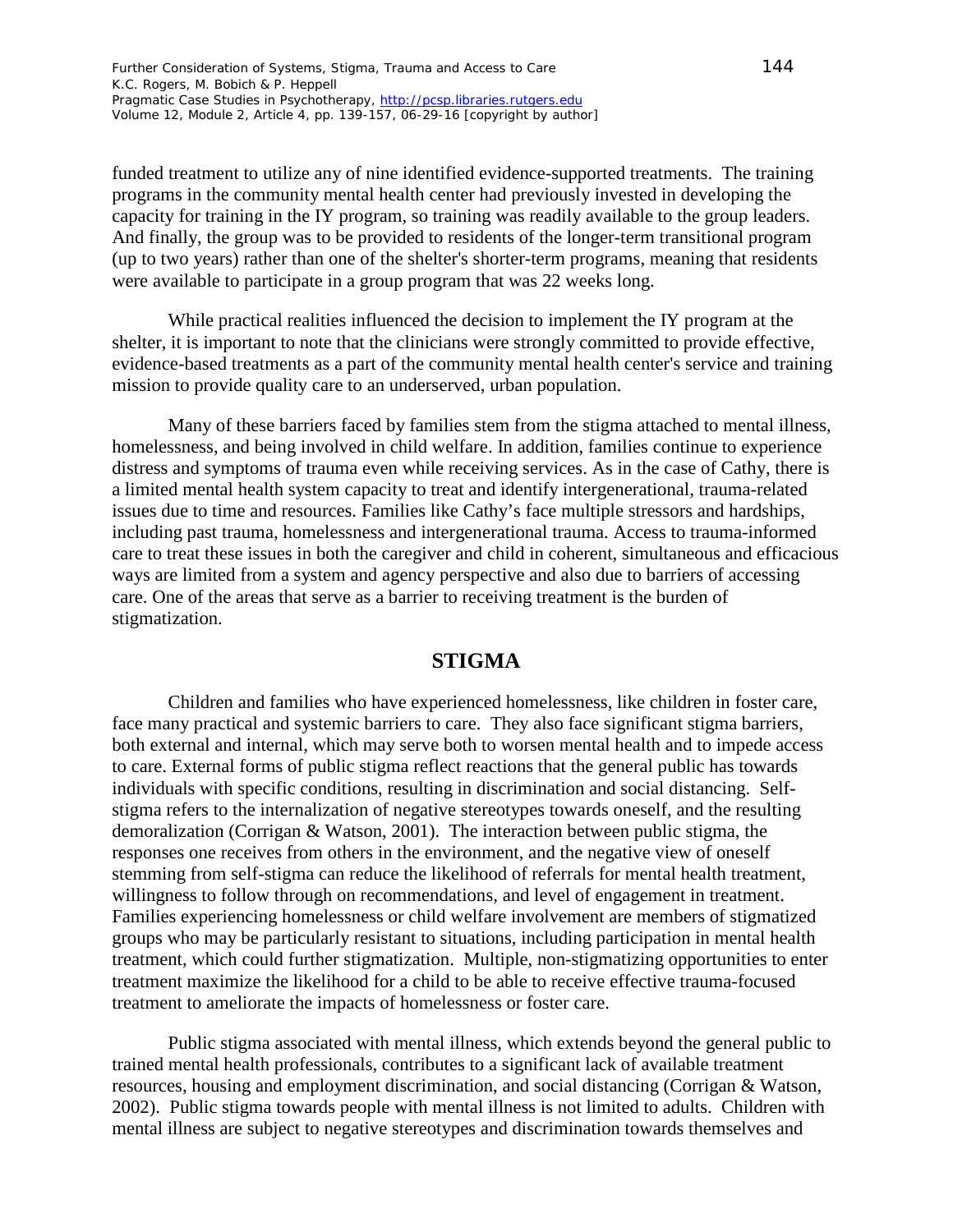their families (Mukolo, Heflinger & Wallston, 2010). Public stigma also reduces the likelihood for adults and children to be referred for mental health care by physicians and other helping professionals (Bitar et al, 2009), and for parents to report shared decision-making with their child's primary medical provider related to the need for mental health care (Butler, 2014). Ms. Z's initial reluctance to enroll her children in mental health care can be understood as an awareness of potential for discrimination and rejection for both her daughters and for herself as a mother.

The risk of stigma may have been particularly acute for the Z family, whose history of homelessness and ongoing instability subjected them to the negative appraisals of others. As Gartenberg and Lang (2016) point out, children who have experienced homelessness and those in the foster system face similar levels of trauma and instability, contributing to a need for, and significant barriers to, mental health care. Both populations are also subject to stigma, which impedes access both to needed mental health care and to social support that could mitigate the stress associated with homelessness or foster placement. Public stigma towards homeless adults has been linked to discrimination and social distancing (Phelan et al., 1997). Similarly, homeless adolescents face significant and pervasive, but less studied, public stigma (Kidd, 2009).

Children who have experienced homelessness face discrimination, blame and rejection of their caregivers, and may also face discrimination in their communities or schools (Fonfield-Ayinla, 2009). There is less research literature on stigmatization of children in foster care, although both foster youth and foster caregivers identify such stigma (Buchanan, 1995, Blythe et al., 2012). Public stigma may contribute to the dire shortage of foster homes in many states, as families are reluctant to take the risk of inviting a foster child into their home. In addition, negative views of children and families involved in the child welfare system may lead to a shortage of resources to address the complex needs of the children.

Kennedy, Bybee, and Greeson (2014) offer a conceptualization of how public stigma can impact mental health of youth. Exposure to an abusive family context can engender feelings of worthlessness and shame, which may be confirmed or increased by experiences of discrimination due to stigma. In addition, the stress of stigmatization may be a reminder of rejection by abuse by family members, thus triggering trauma symptoms. Finally, youth experiencing discrimination may need constant vigilance to protect themselves and have their needs met, magnifying the hyperarousal symptoms of PTSD. Ms. Z's depression may have been a result of both her personal trauma history and her significant experience of stigma through four different shelter placements and rejection by her family.

In addition to the negative impacts of public stigma, self-stigma can have a significant effect on engagement in mental health care. Self-stigma is a barrier to seeking information about mental health (Lannin et al. 2015), increases the risk of sexual problems and dating violence following sexual abuse, and impacts a child's ability to engage in constructive processing of sexual abuse in treatment (Simon, Fiering, & Clelland, 2014). Self-stigma extends to parents of children in need of mental health care (Young & Rabiner, 2015). Ms. Z's negative self-image may have been exacerbated by a view of herself as depressed and unable to benefit from treatment. Seeking mental health care for herself or her child would have meant taking on the additional stigma of mental illness.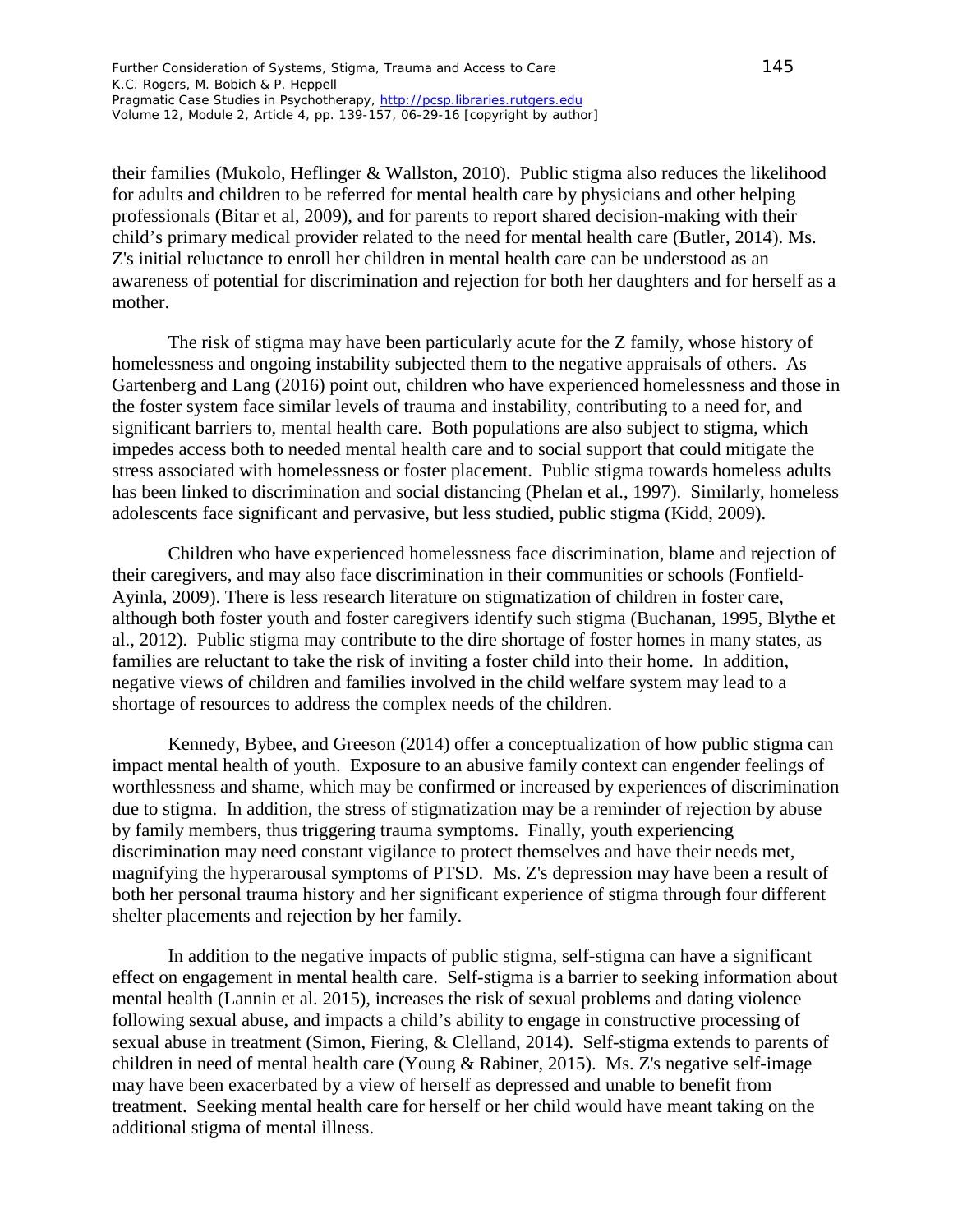For Ms. Z., the stigma of domestic violence and homelessness and repeated experiences of rejection and discrimination, as evidenced by her lack of family support, likely negatively impacted her sense of her worthiness and ability to maintain a safe and stable home for herself and her family. Faced with a child whose externalizing behaviors may have seemed like a threat to her family's stability, Ms. Z responded with the same blame and distancing that she herself experienced. Refusing mental health treatment when it was initially offered for her children may have been an important self-protective strategy to avoid worsening her own depression through additional internalized negative self-attributions and experiences of rejection. In addition, Ms. Z may have been seeking to limit the stigmatization of her children as mentally ill.

A number of components of the IY parent and child groups offered at the shelter provided opportunities to counteract Ms. Z's sense of stigma, increasing her receptiveness for continued trauma-focused treatment for her children and herself. These include both structural aspects, such as locating the group outside the community mental health center and making it required for all families regardless of diagnosis; and the trauma-informed adaptations that the group leaders utilized.

Providing the IY Group to all shelter residents in fulfillment of the program requirement for a parenting class was a significant step in reducing mental-illness-related stigma for the families. It is important to note that there were multiple strategies used to introduce the group to the shelter residents and engage them in the program; ultimately it required significant personal outreach to each mother to enroll the families into the group program.

Group leaders' use of trauma-informed care strategies of collaboration and empowerment provided a counter-example to the discrimination and shame group members may have experienced in other contexts. While the mothers reported that completing the DAPS, which documents post-traumatic stress, was overwhelming and painful for them, it did open the door for the group leaders to provide psychoeducation on the impact of trauma, normalizing and reducing the shame associated with the participants' past experiences. Visiting with the Z family in their home to support Ms. Z's use of new skills was an opportunity to strengthen the relationship between the group leaders and the family and to communicate respect for Ms. Z's ability to provide a good home for her daughters.

With Cathy identified as the "problem" in the family, the child group leaders' expectation that Cathy could succeed, and willingness to make changes to the program to support Cathy's success modeled a different understanding of Cathy's behaviors. Ongoing positive feedback to Ms. Z about Cathy's participation and the inclusion of goals for her older sister Yvette's participation in the group may have further reduced Cathy's identification as stigmatized. This changing view of Cathy increased the potential for positive and warm interactions between her and her mother and sister. Facing reduced stigma and an improved attachment relationship may have contributed to Cathy's increasing ability to use positive behaviors both within and outside the group setting. Over time, Cathy's risk of self-stigma was reduced as a result of the group treatment.

Finally, the graduation celebration with its emphasis on the accomplishments of both mothers and children and anticipation of future successes for the family was a powerful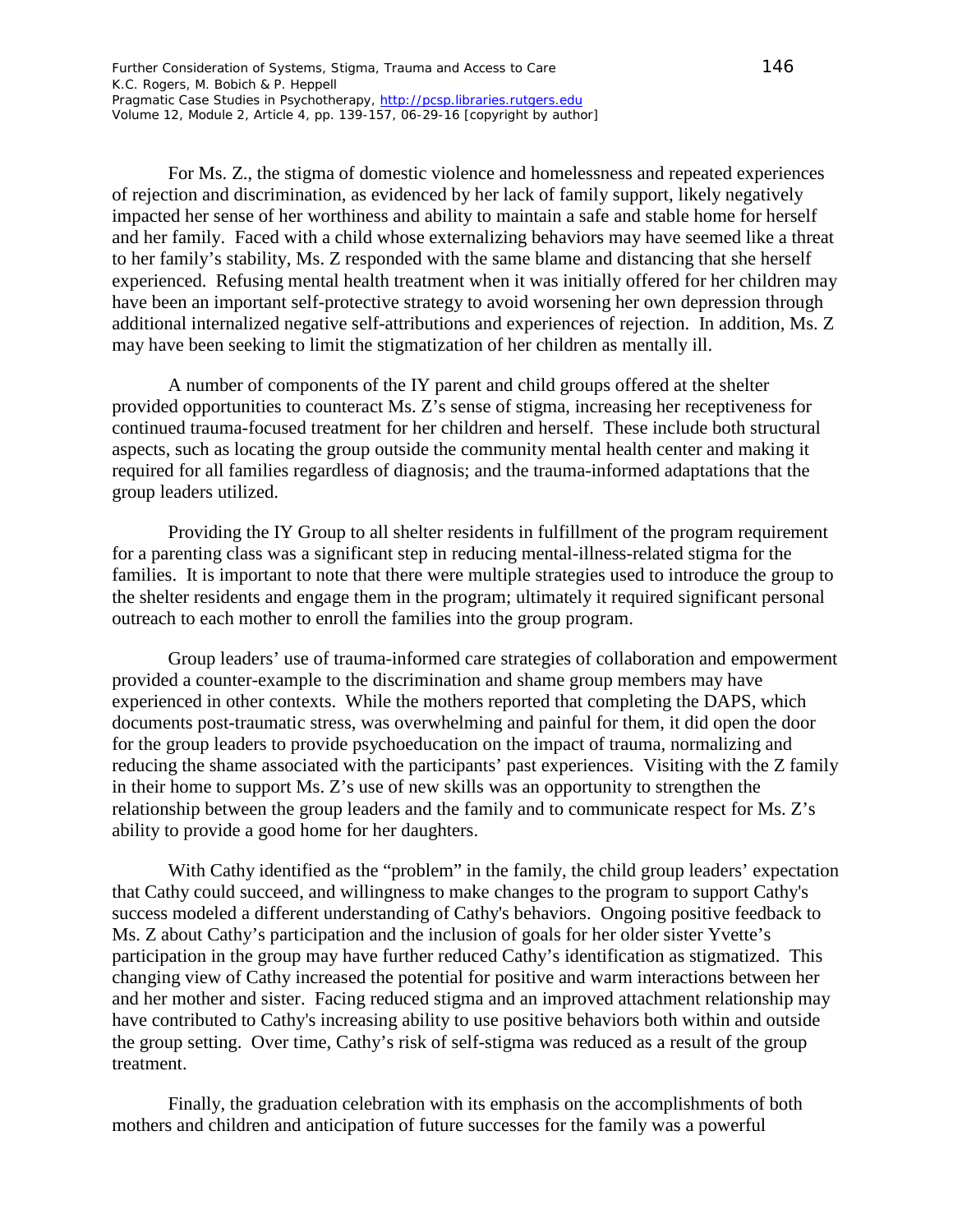counterpoint to stigma. No longer undeserving, incompetent, or bad, the children and families were able to anticipate being worthy of future success and recognition. Indeed, one of the mothers who never expected to see herself or her son graduate from anything reflected that changed sense of self-stigma when she anticipated seeing him graduate from high school.

We agree with Dr. Williams that children who have experienced toxic stress and early trauma benefit most from trauma-focused treatment. We believe Ms. Z's initial reluctance to seek mental health care for her children in part reflects the impact of mental illness stigma experienced by many parents. This stigma may be intensified for families who feel that they failed in their duty to protect their child from harm, resulting in the child's trauma exposure, experience of homelessness, or placement in foster care. Compounding this is the fact that homelessness and foster placement themselves carry stigma, and the intergenerational impacts of trauma. Offering a variety of entry points into mental health care is an important way to reduce the barriers associated with stigma. For the Z family, a parenting class required for all residents in their community was the entry point. For others families, care integrated into other service settings such as primary care or school may be more accessible. Similarly, opportunities to transition from early intervention to trauma-focused mental health treatment may be especially valuable for families from marginalized groups.

## **INTERGENERATIONAL TRAUMA**

The environment and parental figures of a child are central to their social learning, which directly influences their behaviors. As we review the case of Cathy, we see there are many confounding factors that contributed to the family conflict, maternal depression, attachment disruption, and Cathy's externalizing behaviors. As discussed in Dr. Williams' (2016) commentary, the chronic depression of Ms. Z and the prenatal intimate partner violence she experienced highlight the potential for intergenerational trauma.

The impact of intergenerational trauma in families who have experienced traumatic events and life stressors is an important factor to assess when conceptualizing and treating children and families with early exposure to intimate partner violence, a parental history of trauma, exposure to maternal mental illness, and a history of homelessness. We will be looking at this through a trauma lens to better understand the needs of Cathy and Ms. Z as a way to highlight needs for others in this situation as well as to highlight treatment approaches and to promote awareness of intergenerational trauma impacts.

The transmission of intergenerational trauma has been well documented in studies discussing the "Holocaust syndrome" or "survivor syndrome," as described by Nederland (1961). Since this awareness, several hundred articles on intergenerational transmission have been published to further evaluate what may be transmitted to the second generation of trauma survivors. More recent studies have focused on the impact of parental trauma being passed to their children. The importance of this subject has also been recognized by the International Society of Traumatic Stress Studies (ISTSS), with the founding and maintaining of a Special Interest Area Group on Intergenerational Transmission of Trauma and Resiliency. Due to Ms. Z's trauma history it is important to look at how the transmission of trauma symptoms may have impacted the attachment, parenting and overall relationship with Cathy.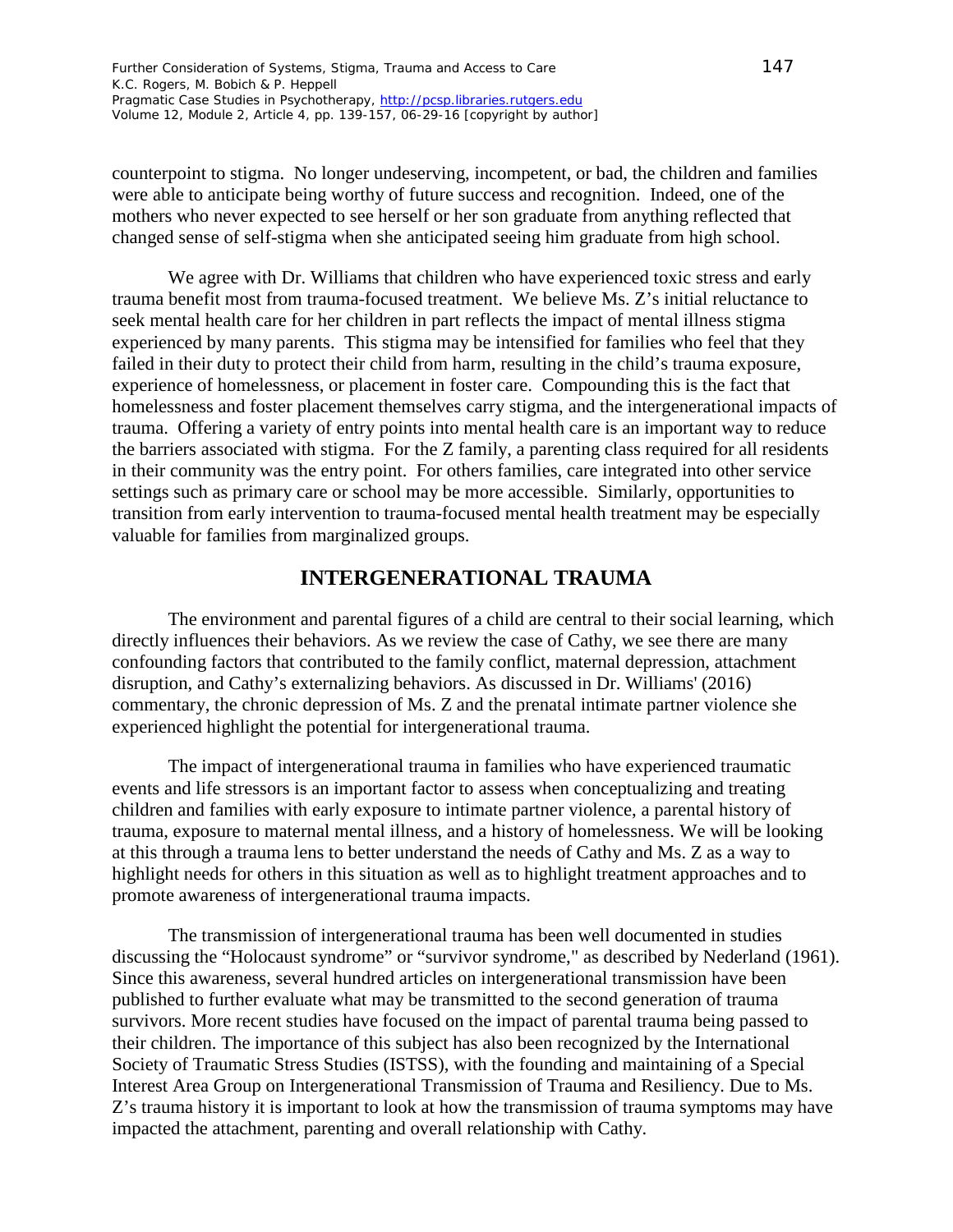With 1 in 15 children being exposed to intimate partner violence each year, and 90% being eyewitnesses to this violence, the case of Cathy does not stand alone. Many children experience traumas either by eyewitness accounts, possibly through transmission of parent behaviors as understood through social learning as well as through intense exposure to stress hormones in utero. The experiences children have prior to the development of language can be easily overlooked during assessments or in parent or child report, but have a significant impact on the child's emotional well-being.

#### *Intergenerational Trauma Theory*

Two perspectives are often sited to promote understanding of what is known as the resilience perspective and the vulnerability perspective. The resilience perspective holds that children of survivors who are able to cope with their traumatic experiences will have increased resilience when encountering future trauma. On the other hand, the vulnerability perspective holds that "permanent psychic damage" of trauma leaves children of survivors more vulnerable to future negative impacts of trauma (Danieli, 1998).

Evidence for both of these perspectives emerges when applied to the case of Cathy. Cathy's mother, Ms. Z, experienced previous traumatic experiences prior to becoming a mother. This could have primed her for being more vulnerable to the cycle of violence and being in an unsafe relationship resulting in intimate partner violence with two young children. Beliefs about the world and interpersonal relationships that Ms. Z formed as a result of her trauma exposure could have been passed on to Cathy and Yvette through social learning. However, Ms. Z also demonstrated resilience and courage to change her situation by leaving the violent relationship, a potent example for her daughters of self-protection and strength. Recognizing Ms. Z's history and propensity for becoming vulnerable to more trauma, her act of courage in seeking help could be easily overlooked.

#### *Theories on the Transmission of Trauma*

Weingarten (2004) categorizes transmission of intergenerational trauma effects into four categories: biological, psychological, familial, and societal. The biological perspective is based on studies that show a second generational vulnerability to PTSD possibly due to lower cortisol levels. Psychologically, in evaluating the case of Cathy, Ms. Z experienced symptoms of depression and symptoms of PTSD. Due to the evaluation being primarily for Cathy and her sibling, the mother was not evaluated diagnostically. However, she self-reported a history of depression. Ms. Z's trauma symptoms impacted her ability to be supportive and understanding of Cathy's behavior. As for the familial perspective, we can see how the transmission of trauma could have been impacting the family through the reactivity of Cathy toward Ms. Z and of Ms. Z toward Cathy. Finally, from a societal perspective, Ms. Z expressed not trusting other members of the group and keeping to herself intentionally. This type of parental behavior, as understood through social learning theory, likely impacted Cathy's socialization, adding to Cathy's mistrust, suspiciousness and safety concerns when interacting with others.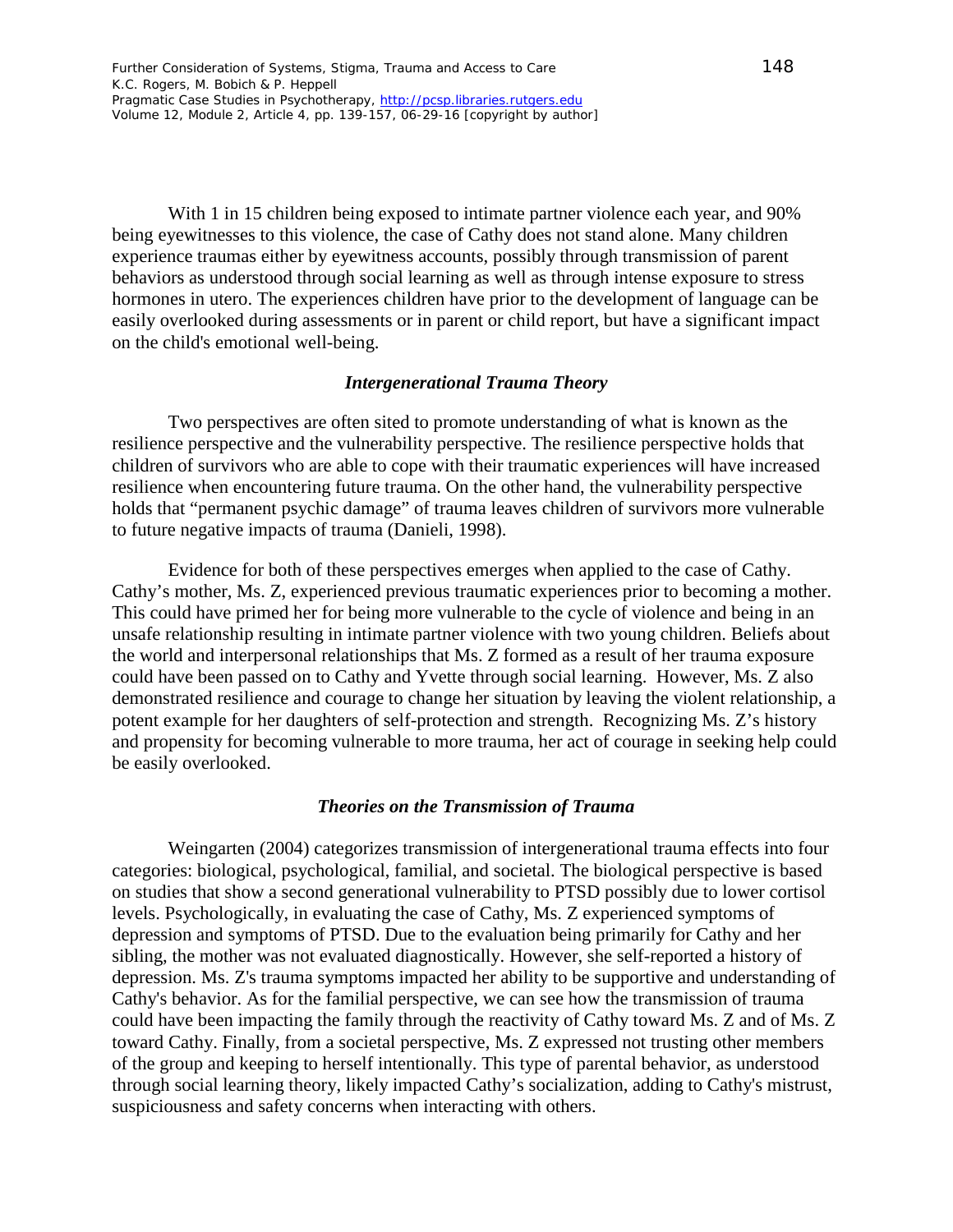Another perspective is offered by Ancharoff, Munroe, and Fisher (1998) who developed a working model referred to as secondary trauma, in which a parent's "traumatized worldview" can be learned or transmitted through the parent-child relationship. Four primary mechanisms for this transmission are noted as: silence, overdisclosure, identification, and reenactment. In the Z family, past difficult and frightening experiences were never discussed. Ms. Z's avoidance of this topic stemmed from her own past trauma history, and demonstrated to her daughters that such things were unspeakable. At the same time, Ms. Z had difficulty recognizing what issues were not appropriate to discuss at length with her children. During the home intervention adaptation for the group, there were focused discussions on how to limit the sharing of financial burdens, unemployment, information on other members of the shelter being asked to leave for various reasons, and overall sharing of parental stress as to limit the transmission of parental or environmental stress to Cathy. Ms. Z perceived Cathy as behaving "just like her father" who had been abusive towards her. This identification lead her to distance herself from Cathy and impacted her ability to understand the roots of Cathy's behaviors. Some of Cathy's reactions to Ms. Z demonstrate the transmission of trauma through reenactment as she witnessed verbal, physical and emotional abuse from her father toward Ms. Z. Cathy had externalizing and aggressive behaviors toward Ms. Z as well as issues of noncompliance, tantrumming and aggressive behaviors. It's possible that Cathy was, through social learning and transmission of trauma, reenacting what she had seen from the intimate partner violence she had witnessed.

# **PARENTING AND ATTACHMENT**

Caregivers with difficulties regulating emotions can struggle to use effective parenting practices in ways that negatively impact their children. In the case presented for Cathy, Ms. Z reported one major traumatic event in her early life in addition to the intimate partner violence she experienced. These experiences alone can create high stress and impact functioning. Ms. Z experienced many other stressors, including homelessness, caring for two young children with minimal support, unemployment, an estranged family, and mental illness (self-reported as depression, although she was not evaluated from a formal diagnostic perspective). When a family is impacted by high stress and exposure to multiple traumas, relationships between parent and child, and between siblings, can be negatively impacted.

As noted by Dr. Williams, there are many adverse outcomes to attachment relationships when infants are exposed to intimate partner violence. Parents with histories of complex trauma often have difficulty with emotional regulation (van der Kolk, B.A., McFarlane, A.C., & Weisaeth, L., 1996). The role of parental trauma exposures and the child's experience and functioning continues to be an area of important study. One study found that the children of caregivers with unresolved loss histories have increased behavior problems (Zajac & Kobak, 2009). The lack or loss of self-regulation is a well researched impact of psychological trauma in both children and adults.

As seen in the interactions of Cathy and Ms. Z, their trauma reactions toward each other were activating continued attachment injuries and causing attachment disruptions. Ms. Z and Cathy appeared to be triggering the other, resulting in less safety in the relationship. Ms.Z demonstrated a difficult time regulating her emotions when triggered by Cathy's behaviors, seeing her as being "evil" and Cathy possibly viewing her mother as unsupportive and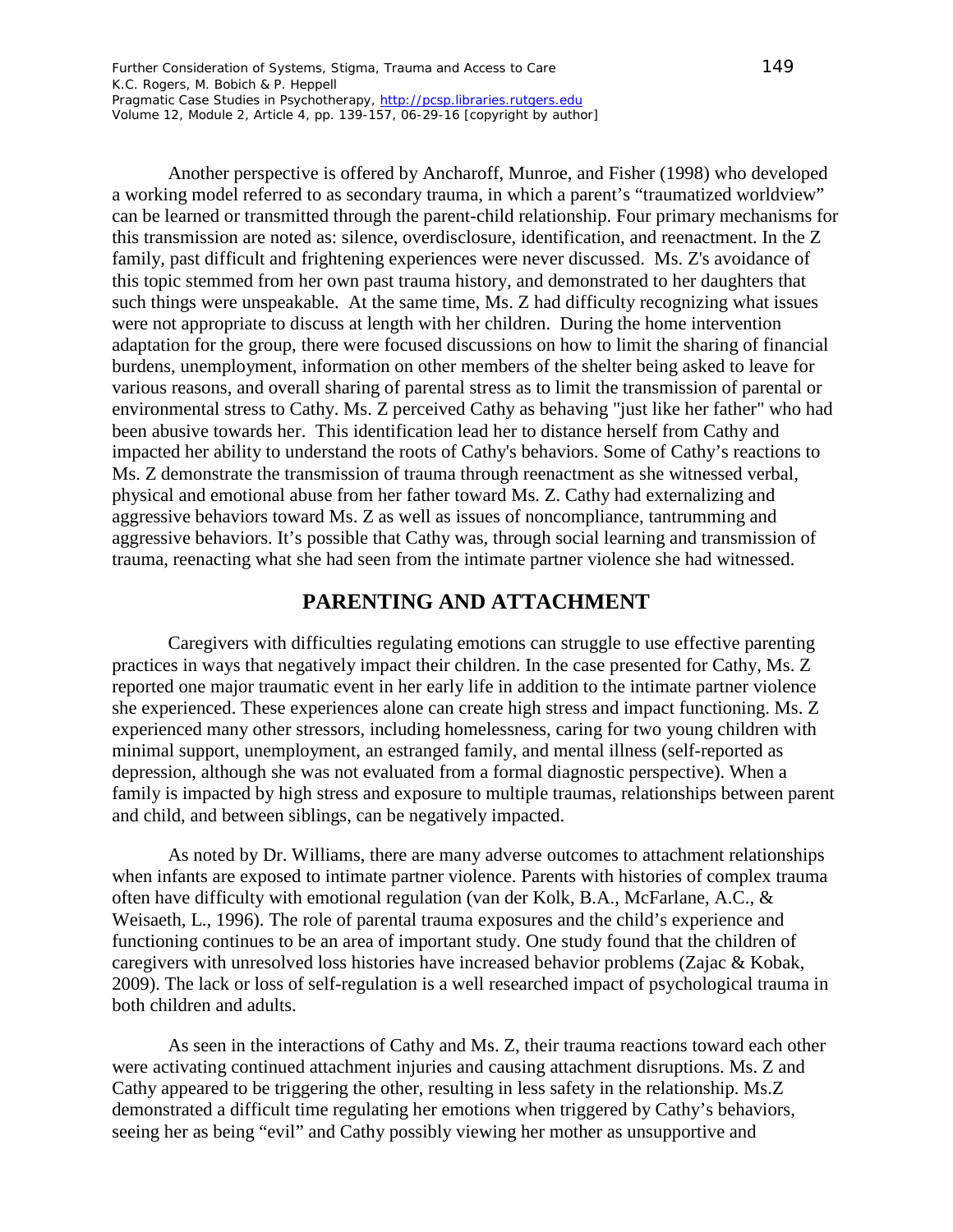misunderstanding her acting out behaviors due to her limited capacity for regulating emotions. A parent with dysregulated affect can be unpredictable and frightening for a child. The parent-child relationship as a whole becomes colored by a lack of safety and mutual trust. As seen throughout this case, the impact of intergenerational trauma and attachment disruptions are important factors to address in formulating a plan to help the family improve relational interactions.

This traumatized world view may also influence a parent's willingness to engage in mental health services for herself and her children. In a world perceived as unsafe and unpredictable, allowing strangers access to information about herself and her children may have seemed dangerous to Ms. Z, who demanded to know "Why is this important?" when asked by a clinician about her own trauma history. Attachment theory holds that lessons learned from primary attachment relationships are generalized to others. To the extent that Cathy and Ms. Z viewed each other as threatening (Cathy to act like her mother's abuser, and Ms. Z to respond harshly to Cathy's behavior), they would be likely to expect the same from other relationships. Cathy's initial guardedness and reluctance to join the group may have resulted from her anticipation of a critical response from group leaders as well as her lack of experience in a structured group such as preschool.

## **POSITIVE FUTURE DEVELOPMENTS**

In consideration of barriers mentioned above, especially those related to intergenerational trauma and stigma experienced by Cathy's family and experienced by families involved in the child welfare system and/or faced with homelessness, we discuss promising future developments and considerations to best serve the unique needs of marginalized families with young children.

### *General Guidelines*

Although trauma-informed practices and early childhood mental health interventions are considered relatively new fields in psychology and psychiatry, both are receiving national attention and rapidly emerging as relevant and central practices in understanding marginalized populations and providing appropriate care.

For example, useful and comprehensive guidelines as provided by nationally recognized agencies as well as by states, counties and mental health agencies are readily available and accessible. Existing and continuously growing lists of resources are available online for caregivers, individual providers, agencies, and stakeholders to support the work of implementing trauma-informed practices. This is true for working with children and families involved in child welfare and homeless families with young children. Trauma-informed guidelines are made available by the Federal National Child Traumatic Stress Network (NCTSN; http://www.nctsn.org) for individual providers working with children and their families in their *Child Welfare Trauma Training Toolkit: Comprehensive Guide—2nd Edition.* This Guide specifically delineates the following essential elements of trauma-informed care: (1) Maximize the child's sense of safety; (2) Assist children in reducing overwhelming emotion; (3) Help children make new meaning of their trauma history and current experiences; (4) Address the impact of trauma and subsequent changes in the child's behavior, development, and relationships; (5) Coordinate services with other agencies; (6) Utilize comprehensive assessment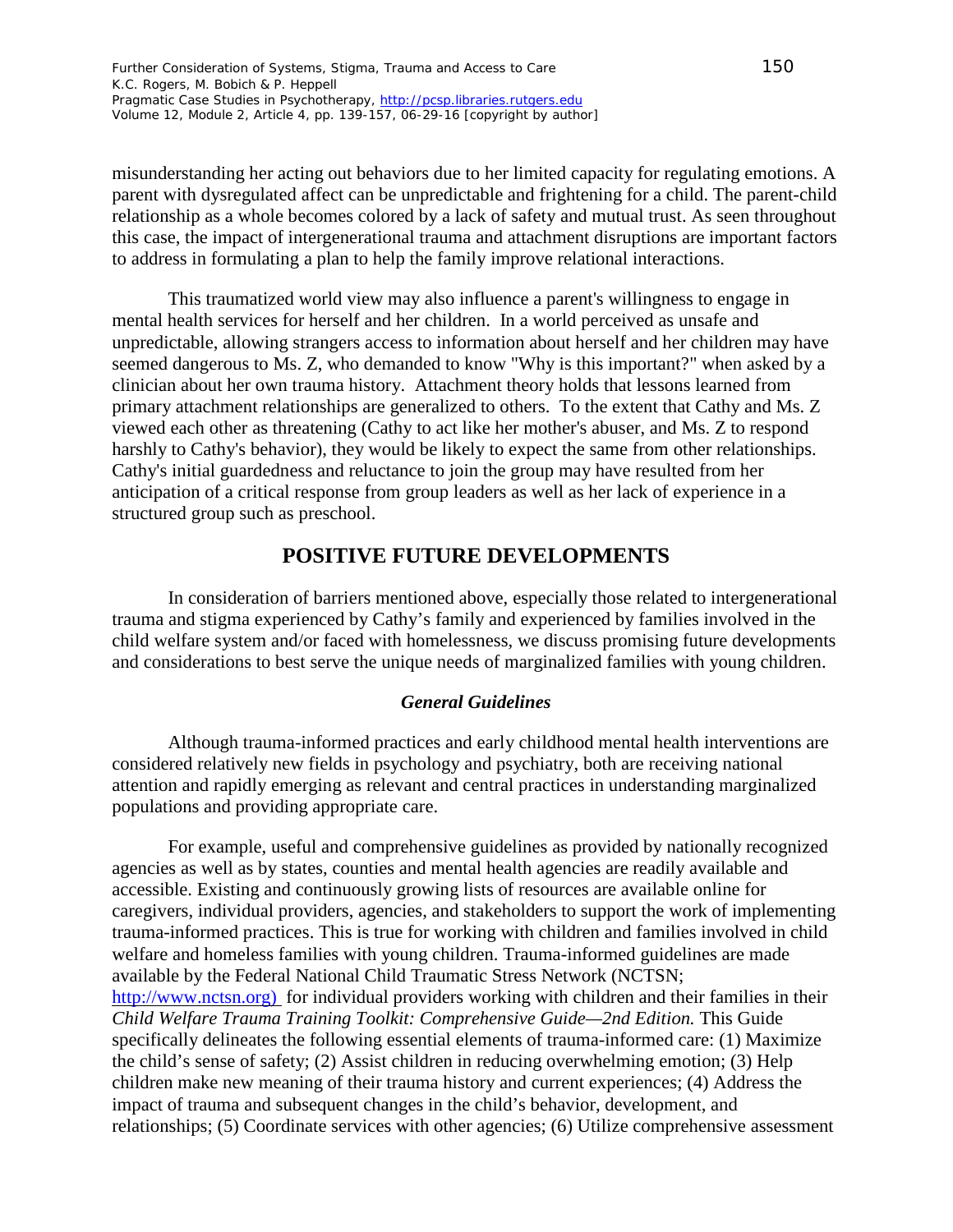of the child's trauma experiences and their impact on the child's development and behavior to guide services; (7) Support and promote positive and stable relationships in the life of the child; (8) Provide support and guidance to the child's family and caregivers; and 9) Manage professional and personal stress. Similarly, NCTSN also provides specific guidelines for agencies working with youth and families in child welfare. Their recommendations specifically describes the following: (1) Knowledge Building and Developing Practices; (2) Trauma-Informed Mental Health Assessment; (3) Case Planning and Management; (4) Externally Delivered, Trauma-Informed Services; and (5) Child Welfare Systems, Cross-System Partnerships, and System Collaboration.

Similarly, also available are guidelines for homeless families with young children, which speak to addressing identified barriers. The guidelines were collated by the American Institute for Research and the National Center on Family Homelessness (Bassuk, DeCandia, Beach, & Berman, 2014). These guidelines include: (1) Provide safe and affordable housing; (2) Offer education and employment opportunities; (3) Conduct comprehensive assessments of all family members; (4) Provide trauma-informed care; (5) Prevent, identify, and treat major depression in mothers; (6) Provide parenting supports; (7) Provide developmentally appropriate services for children in transition; and (8) Develop and fund a comprehensive research agenda.

#### *Evidence-Based Mental Health Practices*

There are a growing number of evidence-based treatments applicable for children in foster care. As discussed earlier, only four evidenced-based treatments for children have been designed specifically for youth in foster care (Baker et al., 2013). However, in their same survey Baker and colleagues (2013) identified 22 treatments, all of which were evaluated in a randomized control trial designed with foster care children in the sample. Six of these, including the Incredible Years program, addressed all 10 elements recognized as essential in treating children in foster care and are proving effective in reducing PTSD symptoms for children in foster care. Moreover, 11 other evidence-based treatments that were not created specifically for youth in foster care nor evaluated with this population appear to address all ten essential components and warrant further evaluation with this population. In summary, more evidencebased practices for children are being evaluated in their applicability and efficacy to address the needs of children in foster care, widening the pool of available practices to providers and families.

Deviating from a manualized treatment is tricky, risky and at times needed in clinical and "real world" settings. When considering the use of evidence-based practices with children in foster care, in order to assure appropriate spread and sustainability, Fraser and colleagues (2014) caution to consider "sufficient fidelity" to the chosen model versus often-needed adaptation to the curriculum for implementation in the "real world." As discussed by Gartenberg and Lang (2016) and Williams (2016), the use of the Incredible Years programs in a homelessness shelter required both fidelity to the model and the constant use of flexibility and small adaptations, which, in the end, allowed for Cathy and her mother to have access, participate and benefit from the evidence-based intervention.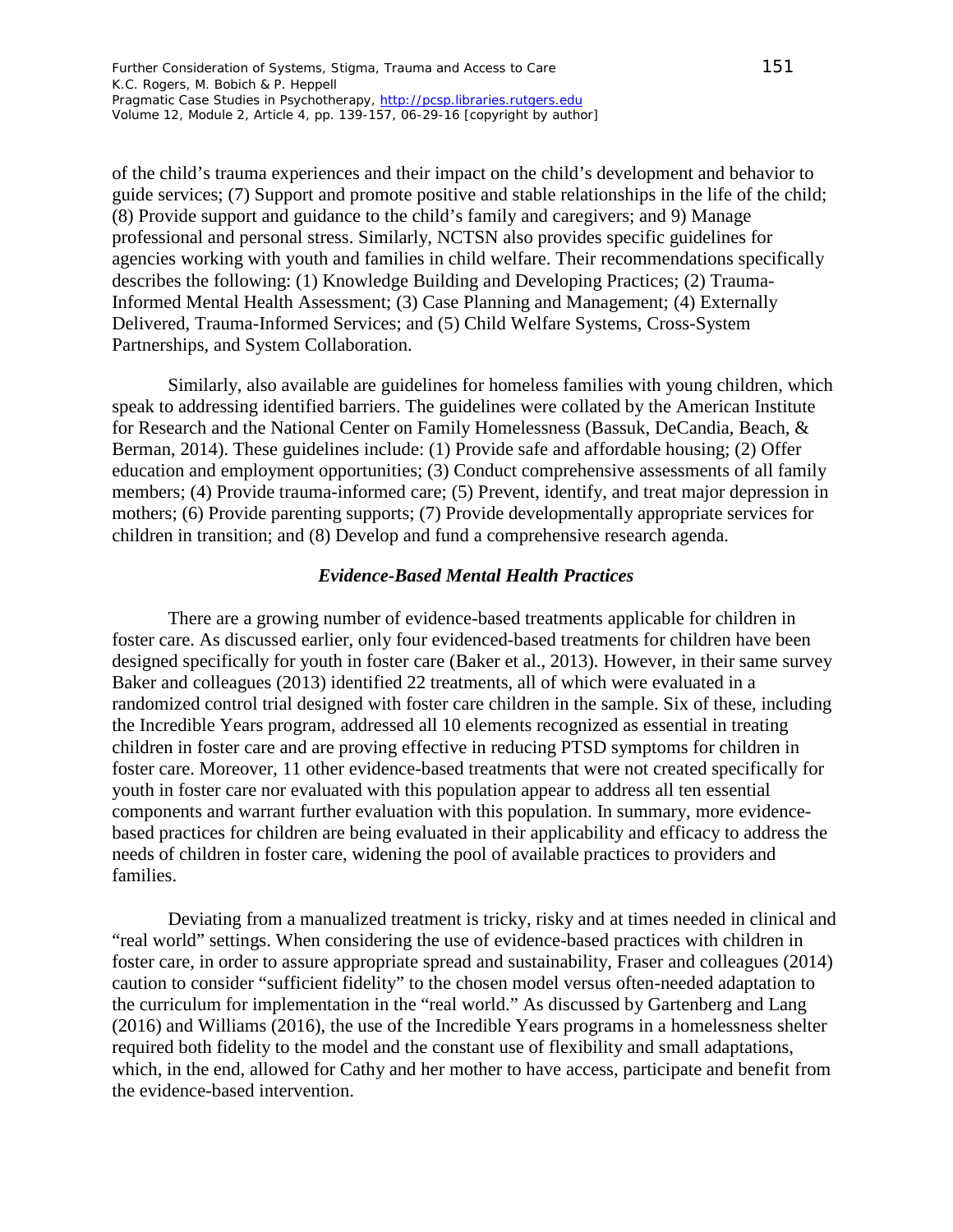Promising new evidence-based approaches specific to homeless families are likewise available. Three cost-effective, parenting intervention approaches supporting families and young children are particularly important to note. First, Parenting Through Change (PTC) has shown high retention and participant satisfaction both in an emergency domestic violence shelter setting (Gewirtz & Taylor, 2009) and in supportive housing agencies (Gewirtz, 2007) by targeting five parenting practices: skill encouragement, problem-solving, limit setting, monitoring, and positive involvement. Second, the Family Care Curriculum (FCC) is designed for women with children who are living in emergency and transitional housing (Hudson & Sheller, 2016) and has increased mothers' sensitiveness and receptiveness to their children's needs, resulting in behavioral changes over time by including Effective Black Parenting, and trauma-informed care. Third, Family Talk (Beardslee et al., 1998) is highly rated by the Federal Substance Abuse and Mental Health Services Administration (SAMHSA) for its ability to improve parental responsiveness and skills for families experiencing homelessness and parental depression.

### *Individualized Evidence-Based Practices?*

Like many mothers involved in child welfare systems and/or mothers faced with homelessness, Ms. Z. experienced traumatic experiences and depressive symptoms. Furthermore, she experienced a diminished sense of control and self-efficacy given her past experiences, her current symptoms, her daughter's symptoms seen as the result of her own poor parenting skills, a current temporary living situation, and having an array of requirements placed upon her. While considering these contributing factors and barriers, we view the use of choice as an important element in her treatment. Thus it is necessary in cases like Cathy's not only to initiate outreach and engagement, but also to increase clients' participation by addressing their mental health issues and other needs, all while increasing the mothers' sense of empowerment, a positive prognostic predictor and underlying vehicle for change.

Cathy and her mother experienced multiple challenges and barriers. Themes of intergenerational trauma, stigma, and homelessness transpire across their experiences of accessing care and participating in services. Williams (2016) discusses potential benefits for working with Cathy and her mother directly together in the context of their past traumatic experiences. Although multiple evidence-based interventions previously described were accessible through the community mental health center, Ms. Z. declined any mental health services for herself at the time of intake. Being mandated to the required "parent group" and the "child group" associated with the evidence-based Incredible Years programs fulfilled the requirement put forth by the homeless shelter. The trauma-informed adaptations provided in both programs were designed to reduce Ms. Z's suspiciousness and to increase her awareness of the benefits of mental health services for herself and for both of her daughters. This nonstigmatizing, trauma-informed, parenting-focused experience may have opened many doors for Ms. Z toward receiving help in the near and far future.

In deciding which approach would "work best" for Cathy and her family, whether during the outreach and engagement phase, at the time of intake, or after her participation in the IY group, what if during the process Ms. Z. was provided with several therapeutic models to choose from? In collaboration with her case worker at the homeless shelter and the clinician, Ms. Z. may have engaged in the decision-making phase and discussed: her own needs; her children's needs;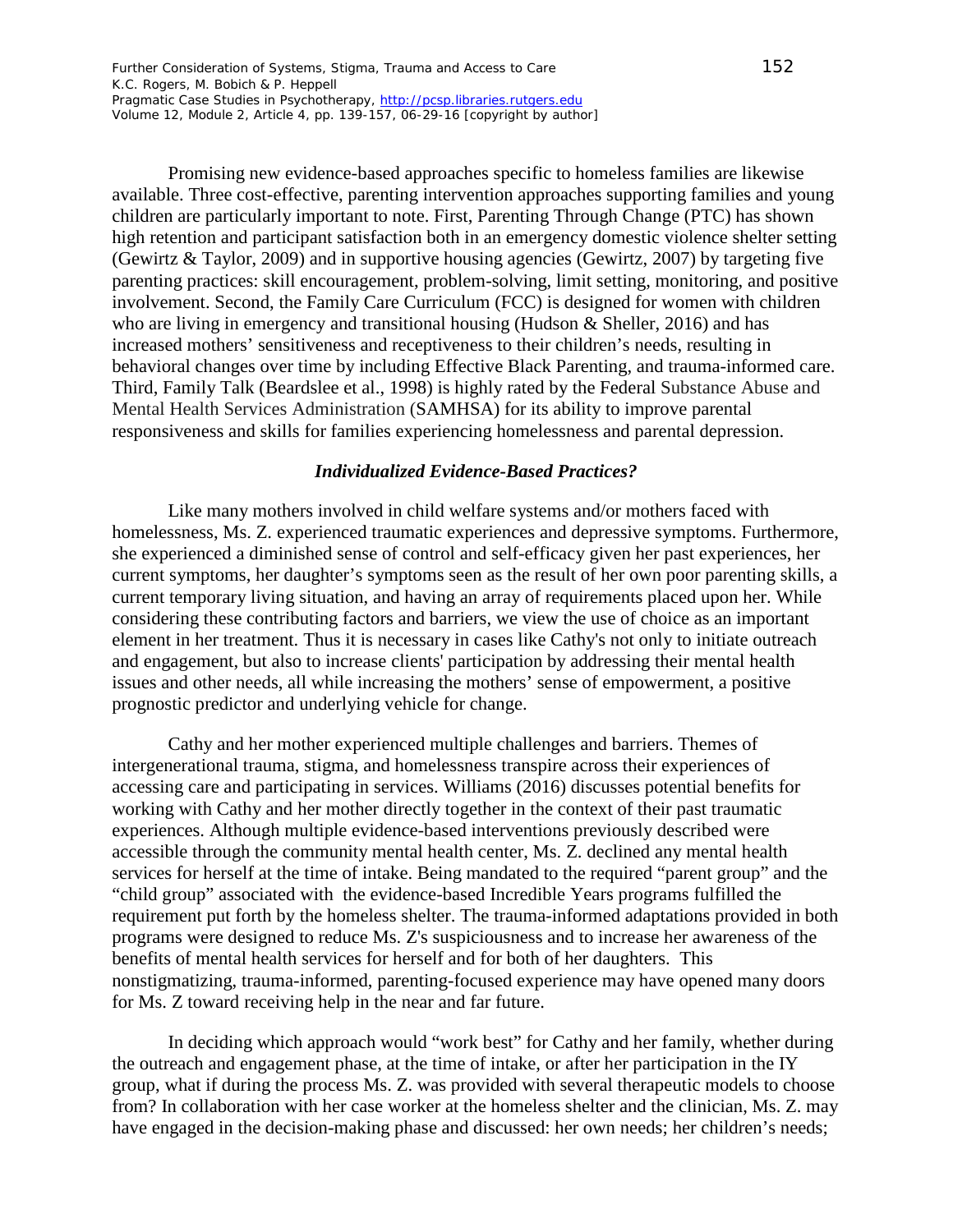her preference as far as individual, dyadic and/or group formats; her preference for keeping her own treatment separate from her children's treatment; her readiness for participation in trauma treatment versus parental skills; her desire to receive services within the homeless shelter versus traveling to an outside agency. All the while during this process, the relevant clinicians would have to assure that the decisions Ms. Z made fulfilled the requirements of the homeless shelter.

Working in partnership early on with Ms. Z, especially during the decision-making process, may have allowed Ms. Z. to feel valued and to be able to drive decisions about her own care and the care of her children. This would be in contrast to Ms. Z feeling imposed upon by the system and feeling like she was unable to know what was best for her and her own children. Choice may offer a pathway to destigmatization and an opening to tackle intergenerational trauma for marginalized families. Lastly, it would have answered Ms. Z's initial question during intake when asked about her own trauma and symptoms: "Why is this important?"

Similarly, choices may be provided to caregivers involved in the child welfare system to select services that may best fit their needs and preference during the reunification phase. Giving a voice and empowerment to caregivers who have faced multiple adversities may increase their participation and retention in services. Because families may initially have difficulty recognizing or understanding the role of past trauma in the development and maintenance of mental health symptoms, the array of service options should include other effective prevention and intervention services. As the Z family demonstrates, a positive experience with a traumainformed (rather than trauma-focused) approach may decrease families' reluctance to engage in more trauma-specific treatment. Such a family experience can also positively impact outcomes, such as a reduction in symptoms, an improvement in parenting skills and in a parent's relationship with their children, adjustment to a new residence, and steps taken toward reunification with their children. Further, limitations on the types or number of intervention programs a family is eligible for should be avoided so that families may progress from parentingfocused and resiliency-building approaches to trauma-focused treatment, or vice versa, depending on individual preferences.

In light of the above, it is important to increase the availability and dissemination of evidence-based mental health approaches for families and children involved in the child welfare and/or for families with children facing homelessness. Involving the caregiver in deciding their next steps in terms of treatment, when available and appropriate, may pave the way for further exploration and evaluation of choice as it relates to participation, retention and mental health outcomes.

Some of the many factors necessary for the possibility of providing choices to marginalized families include: reliance on provided guidelines; increased funding to provide training for clinicians in evidence-based mental health practices and training for case workers in child welfare settings and homeless shelters; flexibility delivering evidence-based treatments while using adaptations and maintaining sufficient fidelity; partnerships amongst different agencies; and flexibility in terms of requirements put forth by courts, social agencies, child welfare agencies.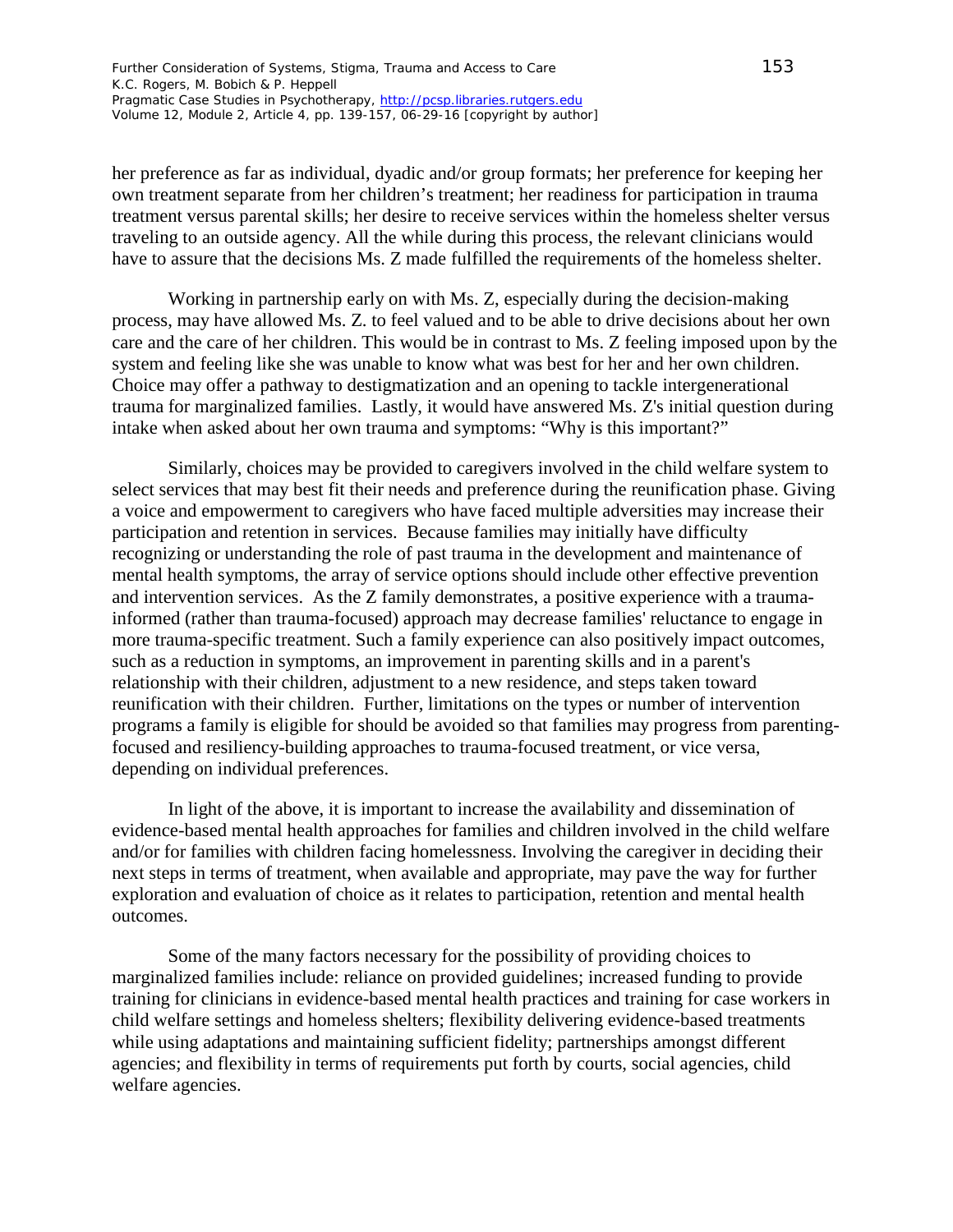Most importantly, when working with marginalized families—whether wrestling with homelessness, child welfare systems, past traumatic experiences, and/or depression overarching stigma can be reduced by believing that mothers and other caregivers want to and can be involved in decision-making and in designing their road to recovery, reunification with their children, and/or the wellness of their family. Remaining aware of the impact of intergenerational trauma and providing treatment options to families that are trauma-informed and family-based may also reduce the stigma of "being a bad mother" who is required to participate in a parenting class by an external authority.

This is not to argue against any requirement to participate in treatment for families connected to social service systems. In fact, Cathy's family presents an example of how a positive experience with required treatment that is also trauma-informed and evidence-based can reduce reluctance to seek further care. A deeper understanding of the multiple barriers experienced by marginalized families help us recognize the underlying factors—such as courage, grit, fear, and protectiveness toward their own children—which often surface as "resistance" on the part of mothers and other caregivers. This greater understanding may also widen our way of thinking as providers about how to conduct engagement and outreach so as to effectively deliver sensitive, individualized, trauma-informed and family-based treatment.

## **REFERENCES**

- Adoption and Foster Care Analysis and Reporting System (AFCARS). (2014) U.S. Department of Health and Human Services, Administration for Children and Families, Administration on Children, Youth and Families, Children's Bureau. Retrieved from http://www.acf.hhs.gov/programs/cb
- Ancharoff, M. R., Munroe, J. F., & Fisher, L. M. (1998). The legacy of combat trauma: Clinical implications of intergenerational transmission. In Y. Danieli (Ed.), *International handbook of multigenerational legacies of trauma* (pp. 257-276). New York: Plenum Press.
- Agosti, J., Conradi, L., Halladay Goldman, J., and Langan, H. (2013). *Using trauma-informed child welfare practice to improve placement stability breakthrough series collaborative: Promising practices and lessons learned.* Los Angeles, CA & Durham, NC: National Center for Child Traumatic Stress.
- Baker, A. J., Brown, E. L., Schneiderman, M., Sharma-Patel, K., & Berrill, L. M. (2013). Application of evidence-based therapies to children in foster care: a survey of program developers. *APSAC Advisor, 27* (3).
- Banyard, V.L., Williams, L.M. & Siegel, J.A. (2003). The impact of complex trauma and depression on parenting: Exploration of mediating risk and protective factors, *Child Maltreatment, 8(4),* 334-349.
- Bassuk, E. L., Buckner, J.C., Perloff, J. N., & Bassuk, S. S. (1998). Prevalence of mental health and substance use disorders among homeless and low-income housed mothers. *The American Journal of Psychiatry, 115*, (11), pp. 1561-1564.
- Bassuk, E. L., DeCandia, C. J., Beach, C.A., & Berman, F. (2014). America's youngest outcasts: A report card on child homelessness. The National Center on Family Homelessness American Institutes for Research.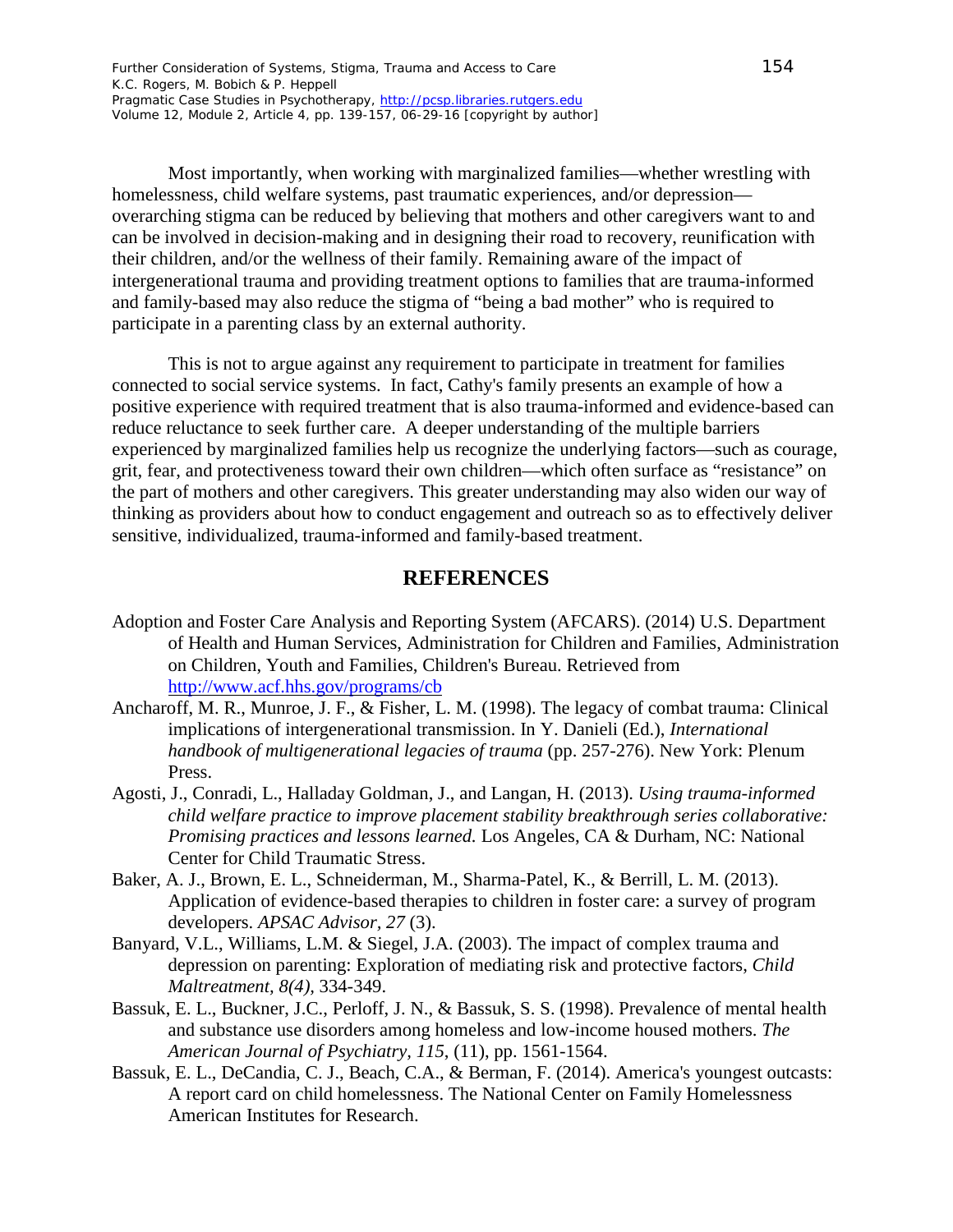- Bassuk, E., DeCandia, C., Beach, C., and Berman, F. (2014) *America's youngest outcast: A report card on child homelessness.* The National Center on Family Homelessness at the American Institute for Research. http://www.air.org/sites/default/files/downloads/report/Americas-Youngest-Outcasts-Child-Homelessness-Nov2014.pdf
- Bassuk, E. L., Weinreb,L. F., Buckner, J.C., Browne,A., Salomon, A., & Bassuk, S. S. (1996). The Characteristics and needs of sheltered homeless and low-income housed mothers*. The Journal of American Medical Association, 276*(8): 640-646
- Beardslee W. R., Versage E.M., & Gladstone T.G. (1998). Children of affectively ill parents: A review of the past 10 years. *Journal of American Academy of Child and Adolescent Psychiatry, 37,* 1134–1141
- Bitar, G. W., Springer, P., Gee, R., Graff, C., & Schydlower, M. (2009). Barriers and facilitators of adolescent behavioral health in primary care: Perceptions of primary care providers. *Families, Systems, & Health*, *27*(4), 346-361. doi:10.1037/a0018076
- Blythe, S. L., Halcomb, E. J., Wilkes, L., & Jackson, D. (2012). The stigma of being a long-term foster carer. *Journal of Family Nursing, 18*, 2, 234-260.
- Buchanan, A. (1995). Young people's views on being looked after in out-of-home-care under The Children Act 1989. *Children and Youth Services Review, 17*(5-6), 681-696. doi: 10.1016/0190-7409(95)00046-f
- Butler, A. M. (2014). Shared decision-making, stigma, and child mental health functioning among families referred for primary care–located mental health services. *Families, Systems, & Health*, *32*(1), 116.
- Children Defense Fund. Barriers: *Why is it so difficult for children to get mental health screens and assessments?* Retrieved from [http://www.childrensdefense.org/library/data/barriers](http://www.childrensdefense.org/library/data/barriers-children-mental-health-screens-assesments.pdf)[children-mental-health-screens-assesments.pdf](http://www.childrensdefense.org/library/data/barriers-children-mental-health-screens-assesments.pdf)
- Cohen, L. R., Hien, D.A. & Batchelder, S. (2008). The impact of cumulative maternal trauma and diagnosis on parenting behavior. *Child Maltreatment, 13(1),* 27-38.
- Collins, K., Connors, K., Davis, S., Donohue, A., Gardner, S., Goldblatt, E., Hayward, A., Kiser, L., Strieder, F. Thompson, E. (2010). *Understanding the impact of trauma and urban poverty on family systems: Risks, resilience, and interventions.* Baltimore, MD: Family Informed Trauma Treatment Center. [http://nctsn.org/nccts/nav.do?pid=ctr\\_rsch\\_prod\\_ar](http://nctsn.org/nccts/nav.do?pid=ctr_rsch_prod_ar)
- Corrigan, P. W., & Watson, A. C. (2002). Understanding the impact of stigma on people with mental illness. *World Psychiatry*, *1*(1), 16–20.
- Danieli, Y. (Ed.). (1998). *International handbook of multigenerational legacies of trauma.* New York: Plenum Press.
- DeCandia, C. J. (2013). Addressing the needs of families experiencing homelessness. The National Center on Family Homelessness at the American Institutes for Research. Retrieved from [http://www.air.org/resource/addressing-needs-families-experiencing](http://www.air.org/resource/addressing-needs-families-experiencing-homelessness)[homelessness](http://www.air.org/resource/addressing-needs-families-experiencing-homelessness)
- Fraser, J. G.,Griffin, J. L., Barto, B. L., Lo, C., Wenz-Gross, M., Spinazzola, J., Bodian, R. A., Nisenbaum, J. M., & Bartlett, J. D., (2014). Implementation of a workforce initiative to build trauma-informed child welfare practice and services: Findings from the Massachusetts Child Trauma Project. *Children and Youth Services Review 44*, 233–242.
- Fonfield-Ayinla, G. (2009). Commentary: A consumer perspective on parenting while homeless. *American Journal Of Orthopsychiatry*, *79*(3), 299-300. doi:10.1037/a0017239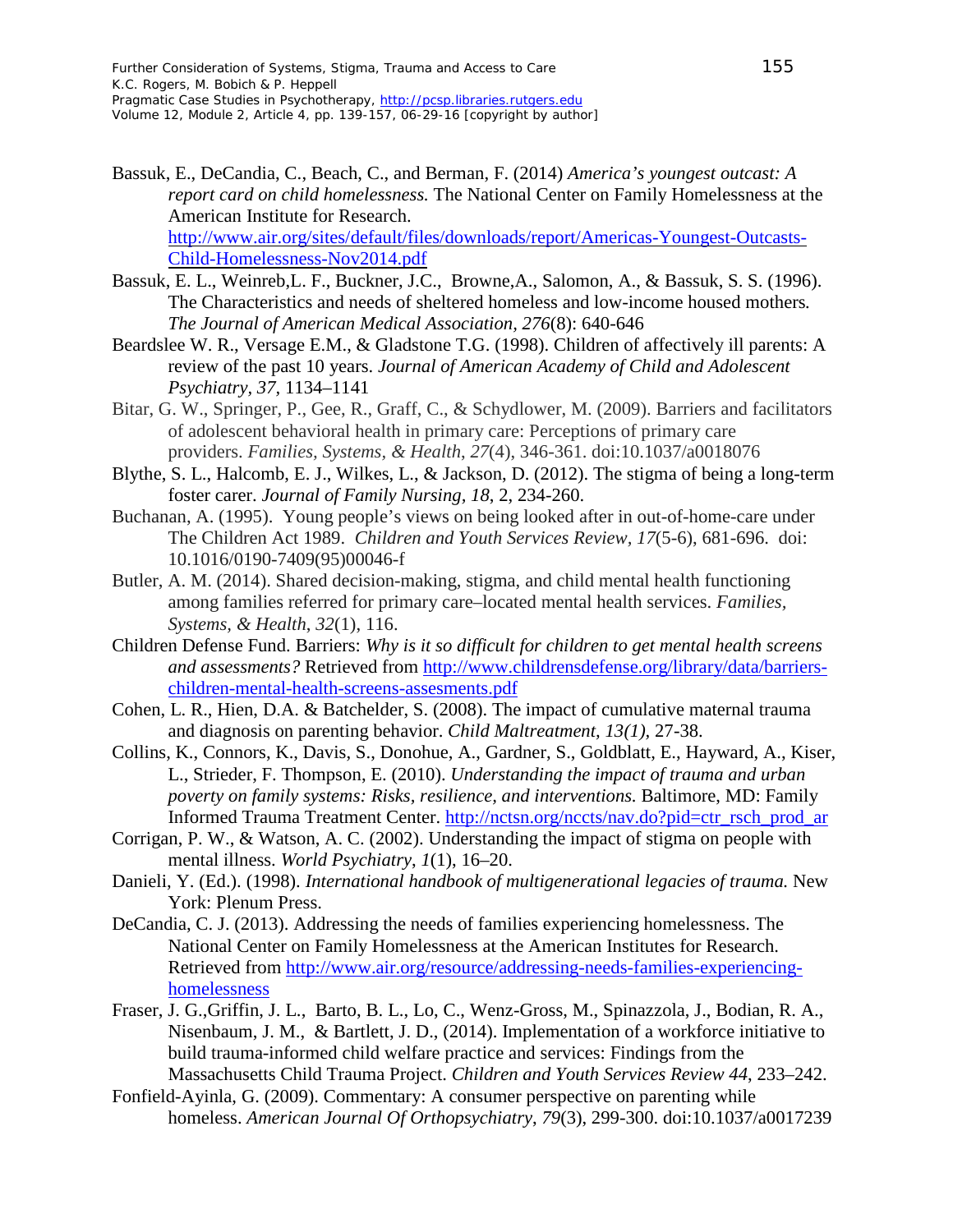- Gartenberg, A. S., & Lang, L. R., (2016). Considerations for the dissemination of Incredible Years in welfare systems: Implications of the case of "Cathy" for intervention in the foster care system. *Pragmatic Case Studies in Psychotherapy, 12*(2), Article 3, 124-138. Available: pcsp.libraries.rutgers.edu
- Gerwirtz, A. H. (2007). Promoting children's mental health in family supportive housing: A community–university partnership for formerly homeless children and families. *The Journal of Primary Prevention, 28* (3)*,* 359–374.
- Gewirtz, A. H., & Taylor, T. (2009). Participation of homeless and abused women in a parent training program: science and practice converge in a battered women's shelter. In M. F. Hindsworth &T.B. Lang (Eds.). *Community participation and empowerment,* pp. 97-114. Hauppage, NY: Nova Science Publishers.
- Grayson, J. (2012). Mental health needs of foster children and children at risk of removal. *American Psychological Association's Children, Youth, and Families Office Newsletter.*
- Henry, M., Shivji, A., Sousa, T. & Cohen, R. (2015). *The 2015 Annual Homeless Assessment Report (AHAR) to Congress.* The U.S. Department of Housing and Urban Development. Retrieved from [https://www.hudexchange.info/resources/documents/2015-AHAR-Part-](https://www.hudexchange.info/resources/documents/2015-AHAR-Part-1.pdf)[1.pdf](https://www.hudexchange.info/resources/documents/2015-AHAR-Part-1.pdf)
- Hopkins, K. M., Cohen-Callow, A., Kim H. J., & Hwang, J. (2010). Beyond intent to leave: Using multiple outcome measures for assessing turnover in child welfare. *Children and Youth Services Review*, *32*, 10, 1380-1387.
- Hudson, K., & Sheller, S. (2016). The Family Care Curriculum (FCC). Philadelphia: The Children' Hospital of Philadelphia. Retrieved from: http://www.chop.edu/services/familycare-curriculum#.V3HUPPkrKUk
- Kennedy, A. C., Bybee, D., & Greeson, M. R. (2014). Examining cumulative victimization, community violence exposure, and stigma as contributors to PTSD symptoms among high-risk young women. *American Journal Of Orthopsychiatry*, *84*(3), 284-294. doi:10.1037/ort0000001
- Kidd, S.A. (2009). Social Stigma and Homeless Youth. In: Hulchanski, J. David; Campsie, Philippa; Chau, Shirley; Hwang, Stephen; Paradis, Emily (eds.) Finding Home: Policy Options for Addressing Homelessness in Canada (ebook), Chapter 3.5. Toronto: Cities Centre, University of Toronto. www.homelesshub.ca/FindingHome
- Kotch, J. B., Browne, D. C., Dufort, V., & Winsor, J. (1999). Predicting child maltreatment in the first 4 years of life from characteristics assessed in the neonatal period. *Child Abuse & Neglect, 23 (4*), 305-319.
- Lannin, D. G., Vogel, D. L., Brenner, R. E., Abraham, W. T., & Heath, P. J. (2016). Does selfstigma reduce the probability of seeking mental health information?. *Journal Of Counseling Psychology*, *63*(3), 351-358. doi:10.1037/cou0000108
- Lieberman, A. (1998). A perspective on infant mental health. *The Signal, 6*, 11-12. Retrieved from [http://www.waimh.org/i4a/pages/index.cfm?pageid=3315.](http://www.waimh.org/i4a/pages/index.cfm?pageid=3315)
- Mukolo, A., Helfinger, C.A., & Wallston, K.A. (2010). The stigma of childhood mental disorders: A conceptual framework. Journal of the American Academy of Child & Adolescent Psychiatry, 49(2), 92-103. doi: 10.1097/00004583-202002000-00003
- National Center for Child Traumatic Stress (2016). *Welfare practice to improve placement stability breakthrough series collaborative: Promising practices and lessons learned.*